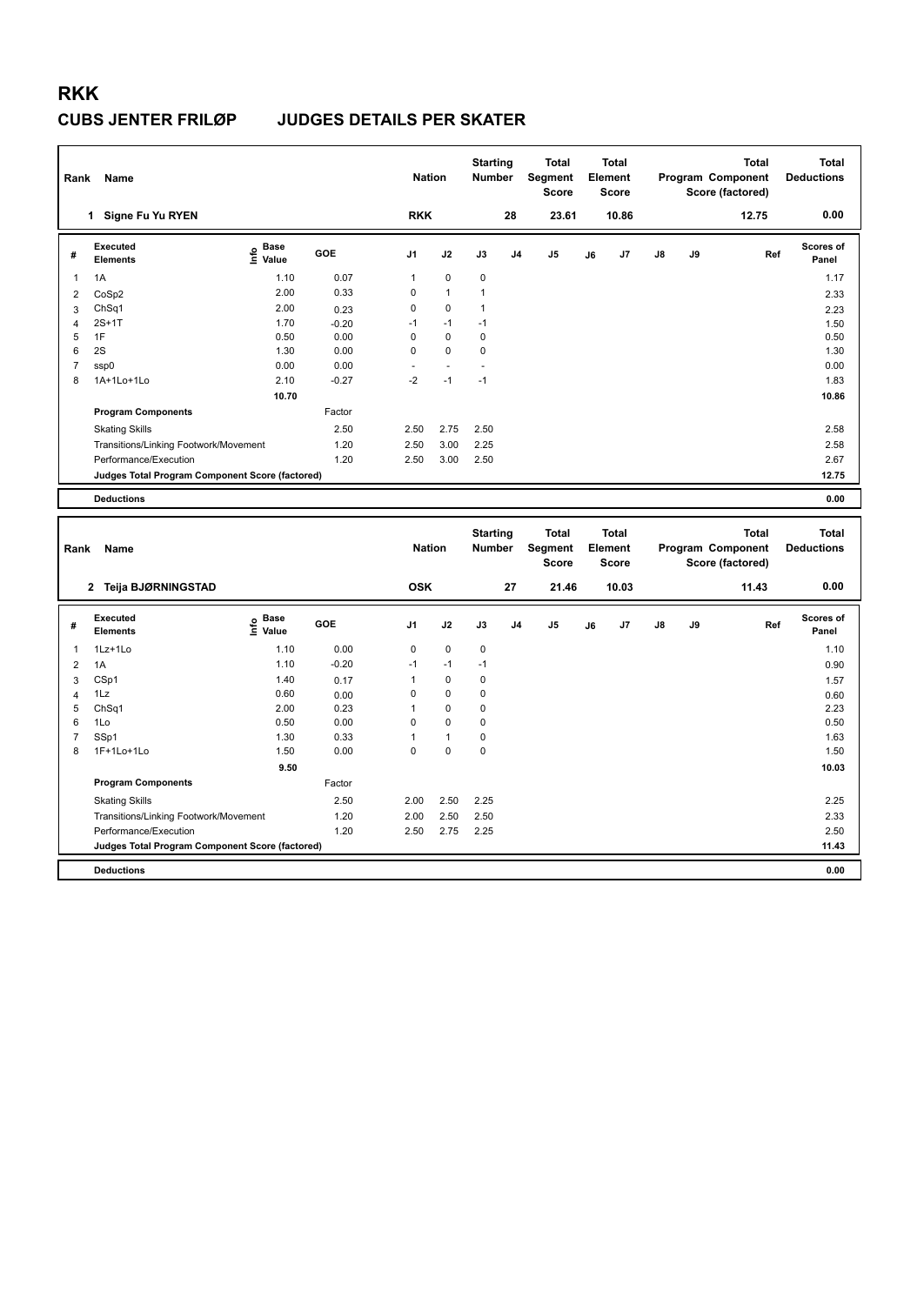| Rank                | Name                                            |                    |                 | <b>Nation</b>  |              | <b>Starting</b><br><b>Number</b> |                | Total<br>Segment<br><b>Score</b>        |    | Total<br>Element<br><b>Score</b>        |    |    | <b>Total</b><br>Program Component<br>Score (factored) | <b>Total</b><br><b>Deductions</b> |
|---------------------|-------------------------------------------------|--------------------|-----------------|----------------|--------------|----------------------------------|----------------|-----------------------------------------|----|-----------------------------------------|----|----|-------------------------------------------------------|-----------------------------------|
|                     | 3 Annabel MACCONNELL                            |                    |                 | <b>GKK</b>     |              |                                  | 25             | 20.16                                   |    | 10.46                                   |    |    | 9.70                                                  | 0.00                              |
| #                   | <b>Executed</b><br><b>Elements</b>              | e Base<br>E Value  | GOE             | J <sub>1</sub> | J2           | J3                               | J <sub>4</sub> | J <sub>5</sub>                          | J6 | J7                                      | J8 | J9 | Ref                                                   | Scores of<br>Panel                |
| $\mathbf{1}$        | SSp2                                            | 1.60               | 0.50            | $\overline{2}$ | $\mathbf{1}$ | $\mathbf 0$                      |                |                                         |    |                                         |    |    |                                                       | 2.10                              |
| $\overline{2}$      | 1F                                              | 0.50               | 0.00            | $\mathbf 0$    | $\mathbf 0$  | $\mathbf 0$                      |                |                                         |    |                                         |    |    |                                                       | 0.50                              |
| 3                   | 1A                                              | 1.10               | $-0.07$         | 0              | $-1$         | 0                                |                |                                         |    |                                         |    |    |                                                       | 1.03                              |
| $\overline{4}$      | ChSq1                                           | 2.00               | $-0.17$         | 0              | $-1$         | 0                                |                |                                         |    |                                         |    |    |                                                       | 1.83                              |
| 5                   | $1A+1T$                                         | 1.50               | 0.00            | $\mathbf 0$    | $\mathbf 0$  | 0                                |                |                                         |    |                                         |    |    |                                                       | 1.50                              |
| 6                   | 1Lz                                             | 0.60               | $-0.10$         | $-1$           | $-1$         | $-1$                             |                |                                         |    |                                         |    |    |                                                       | 0.50                              |
| $\overline{7}$      | CCoSpB                                          | 1.70               | $-0.10$         | $\mathsf 0$    | $-1$         | 0                                |                |                                         |    |                                         |    |    |                                                       | 1.60                              |
| 8                   | 1F+1Lo+1T                                       | 1.40               | 0.00            | $\mathbf 0$    | $\mathbf 0$  | 0                                |                |                                         |    |                                         |    |    |                                                       | 1.40                              |
|                     |                                                 | 10.40              |                 |                |              |                                  |                |                                         |    |                                         |    |    |                                                       | 10.46                             |
|                     | <b>Program Components</b>                       |                    | Factor          |                |              |                                  |                |                                         |    |                                         |    |    |                                                       |                                   |
|                     | <b>Skating Skills</b>                           |                    | 2.50            | 2.00           | 2.00         | 2.00                             |                |                                         |    |                                         |    |    |                                                       | 2.00                              |
|                     | Transitions/Linking Footwork/Movement           |                    | 1.20            | 2.00           | 2.25         | 1.50                             |                |                                         |    |                                         |    |    |                                                       | 1.92                              |
|                     | Performance/Execution                           |                    | 1.20            | 1.75           | 2.50         | 1.75                             |                |                                         |    |                                         |    |    |                                                       | 2.00                              |
|                     | Judges Total Program Component Score (factored) |                    |                 |                |              |                                  |                |                                         |    |                                         |    |    |                                                       | 9.70                              |
|                     | <b>Deductions</b>                               |                    |                 |                |              |                                  |                |                                         |    |                                         |    |    |                                                       | 0.00                              |
|                     |                                                 |                    |                 |                |              |                                  |                |                                         |    |                                         |    |    |                                                       |                                   |
| Rank                | Name                                            |                    |                 | <b>Nation</b>  |              | <b>Starting</b><br>Number        |                | <b>Total</b><br>Segment<br><b>Score</b> |    | <b>Total</b><br>Element<br><b>Score</b> |    |    | <b>Total</b><br>Program Component<br>Score (factored) | <b>Total</b><br><b>Deductions</b> |
|                     | 4 Nayah THU                                     |                    |                 | <b>BSK</b>     |              |                                  | 16             | 19.85                                   |    | 9.25                                    |    |    | 10.60                                                 | 0.00                              |
| #                   | <b>Executed</b><br><b>Elements</b>              | Base<br>۴<br>Value | <b>GOE</b>      | J <sub>1</sub> | J2           | J3                               | J <sub>4</sub> | J <sub>5</sub>                          | J6 | J7                                      | J8 | J9 | Ref                                                   | <b>Scores of</b><br>Panel         |
| -1                  | 1F                                              |                    |                 | 0              | $\mathbf{1}$ | $\mathbf 0$                      |                |                                         |    |                                         |    |    |                                                       |                                   |
|                     |                                                 | 0.50<br>1.50       | 0.07<br>$-0.03$ | $\Omega$       | $\Omega$     | $-1$                             |                |                                         |    |                                         |    |    |                                                       | 0.57                              |
| $\overline{2}$      | 1F+1Lo+1Lo<br>1Lo                               | 0.50               |                 | $-1$           | 0            | 0                                |                |                                         |    |                                         |    |    |                                                       | 1.47                              |
| 3<br>$\overline{4}$ | SSp1                                            | 1.30               | $-0.03$<br>0.00 | $\mathbf 0$    | 0            | 0                                |                |                                         |    |                                         |    |    |                                                       | 0.47<br>1.30                      |
| 5                   | 1Lz                                             | 0.60               | 0.00            | $\Omega$       | $\Omega$     | $\Omega$                         |                |                                         |    |                                         |    |    |                                                       | 0.60                              |
| 6                   | Ch <sub>Sq1</sub>                               | 2.00               | 0.47            | 1              | $\mathbf{1}$ | 0                                |                |                                         |    |                                         |    |    |                                                       | 2.47                              |
| $\overline{7}$      | 1Lz+1Lo                                         | 1.10               | $-0.03$         | $-1$           | $\mathbf 0$  | $\mathbf 0$                      |                |                                         |    |                                         |    |    |                                                       | 1.07                              |
| 8                   | CSp1                                            | 1.40               | $-0.10$         | $-1$           | $\mathbf 0$  | 0                                |                |                                         |    |                                         |    |    |                                                       | 1.30                              |
|                     |                                                 | 8.90               |                 |                |              |                                  |                |                                         |    |                                         |    |    |                                                       | 9.25                              |
|                     | <b>Program Components</b>                       |                    | Factor          |                |              |                                  |                |                                         |    |                                         |    |    |                                                       |                                   |
|                     | <b>Skating Skills</b>                           |                    | 2.50            | 1.25           | 2.50         | 2.25                             |                |                                         |    |                                         |    |    |                                                       | 2.00                              |
|                     | Transitions/Linking Footwork/Movement           |                    | 1.20            | 1.75           | 2.50         | 2.50                             |                |                                         |    |                                         |    |    |                                                       | 2.25                              |
|                     | Performance/Execution                           |                    | 1.20            | 2.25           | 2.75         | 2.25                             |                |                                         |    |                                         |    |    |                                                       | 2.42                              |
|                     | Judges Total Program Component Score (factored) |                    |                 |                |              |                                  |                |                                         |    |                                         |    |    |                                                       | 10.60                             |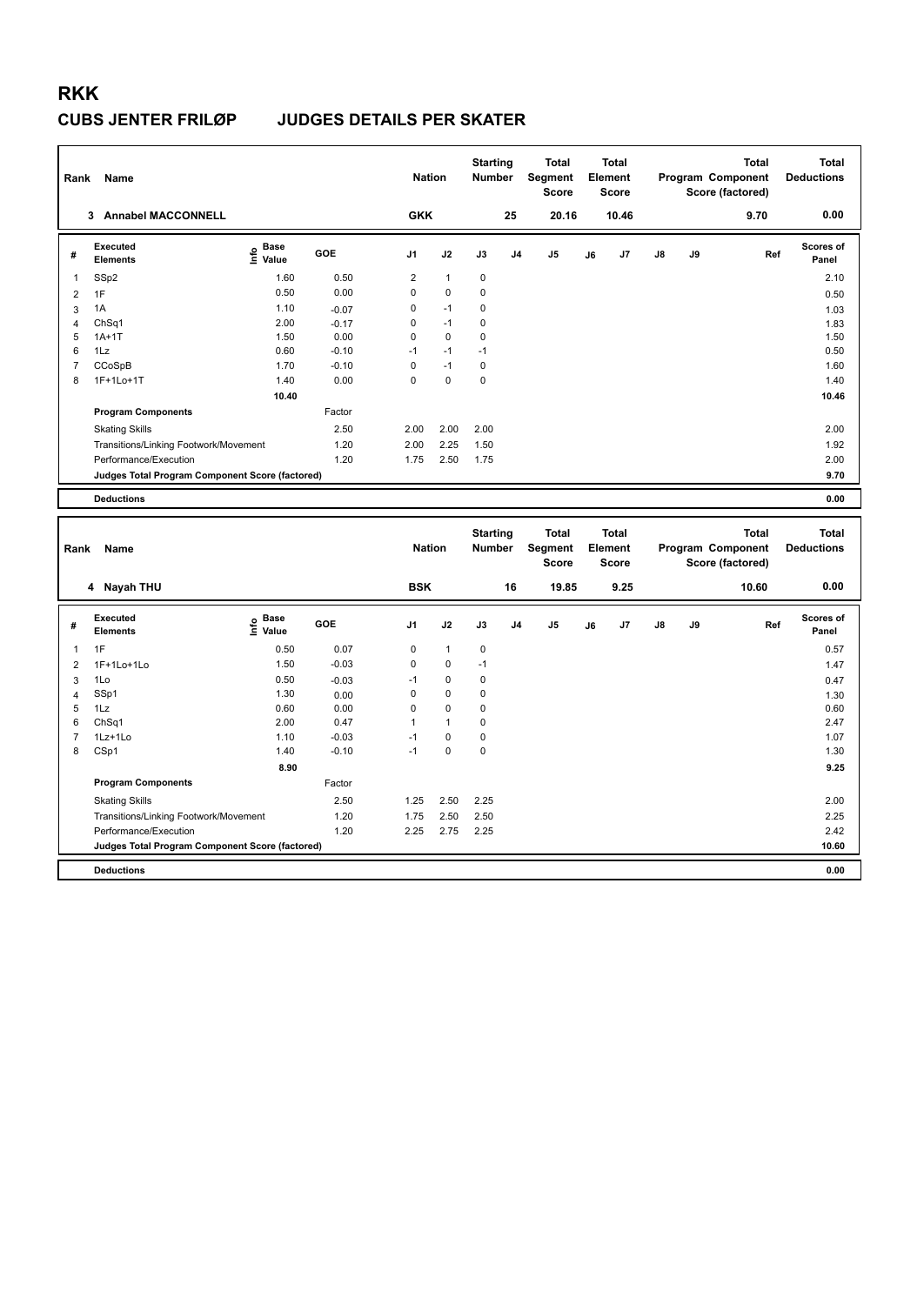| Rank                | Name                                                                     |                                                                                           |                    | <b>Nation</b>  |              | <b>Starting</b><br>Number        |                         | Total<br>Segment<br><b>Score</b>        |    | <b>Total</b><br>Element<br><b>Score</b> |    |    | <b>Total</b><br>Program Component<br>Score (factored) | <b>Total</b><br><b>Deductions</b> |
|---------------------|--------------------------------------------------------------------------|-------------------------------------------------------------------------------------------|--------------------|----------------|--------------|----------------------------------|-------------------------|-----------------------------------------|----|-----------------------------------------|----|----|-------------------------------------------------------|-----------------------------------|
|                     | 5 Iris Bjørg PETURSDOTTIR                                                |                                                                                           |                    | <b>BSK</b>     |              |                                  | $\overline{\mathbf{r}}$ | 19.37                                   |    | 9.67                                    |    |    | 9.70                                                  | 0.00                              |
| #                   | <b>Executed</b><br><b>Elements</b>                                       | e Base<br>E Value                                                                         | GOE                | J <sub>1</sub> | J2           | J3                               | J <sub>4</sub>          | J <sub>5</sub>                          | J6 | J7                                      | J8 | J9 | Ref                                                   | Scores of<br>Panel                |
| 1                   | 1F                                                                       | 0.50                                                                                      | 0.00               | $\mathsf 0$    | $\pmb{0}$    | 0                                |                         |                                         |    |                                         |    |    |                                                       | 0.50                              |
| $\overline{2}$      | 1A                                                                       | 1.10                                                                                      | $-0.20$            | $-1$           | $-1$         | $-1$                             |                         |                                         |    |                                         |    |    |                                                       | 0.90                              |
| 3                   | 1Lz                                                                      | 0.60                                                                                      | 0.07               | $\mathbf{1}$   | 0            | 0                                |                         |                                         |    |                                         |    |    |                                                       | 0.67                              |
| $\overline{4}$      | CCoSp1                                                                   | 2.00                                                                                      | $-0.10$            | 0              | $-1$         | 0                                |                         |                                         |    |                                         |    |    |                                                       | 1.90                              |
| 5                   | 1Lz+1Lo                                                                  | 1.10                                                                                      | 0.00               | $\mathbf 0$    | $\mathbf 0$  | 0                                |                         |                                         |    |                                         |    |    |                                                       | 1.10                              |
| 6                   | Ch <sub>Sq1</sub>                                                        | 2.00                                                                                      | $-0.17$            | $-1$           | 0            | 0                                |                         |                                         |    |                                         |    |    |                                                       | 1.83                              |
| $\overline{7}$      | 1F+1Lo+1Lo                                                               | 1.50                                                                                      | 0.07               | $\mathsf 0$    | $\mathbf{1}$ | 0                                |                         |                                         |    |                                         |    |    |                                                       | 1.57                              |
| 8                   | SSp1                                                                     | 1.30                                                                                      | $-0.10$            | $\mathbf 0$    | $-1$         | 0                                |                         |                                         |    |                                         |    |    |                                                       | 1.20                              |
|                     |                                                                          | 10.10                                                                                     |                    |                |              |                                  |                         |                                         |    |                                         |    |    |                                                       | 9.67                              |
|                     | <b>Program Components</b>                                                |                                                                                           | Factor             |                |              |                                  |                         |                                         |    |                                         |    |    |                                                       |                                   |
|                     | <b>Skating Skills</b>                                                    |                                                                                           | 2.50               | 2.00           | 2.00         | 2.25                             |                         |                                         |    |                                         |    |    |                                                       | 2.08                              |
|                     | Transitions/Linking Footwork/Movement                                    |                                                                                           | 1.20               | 1.50           | 1.75         | 1.75                             |                         |                                         |    |                                         |    |    |                                                       | 1.67                              |
|                     | Performance/Execution                                                    |                                                                                           | 1.20               | 2.25           | 1.75         | 2.25                             |                         |                                         |    |                                         |    |    |                                                       | 2.08                              |
|                     | Judges Total Program Component Score (factored)                          |                                                                                           |                    |                |              |                                  |                         |                                         |    |                                         |    |    |                                                       | 9.70                              |
|                     | <b>Deductions</b>                                                        |                                                                                           |                    |                |              |                                  |                         |                                         |    |                                         |    |    |                                                       | 0.00                              |
|                     |                                                                          |                                                                                           |                    |                |              |                                  |                         |                                         |    |                                         |    |    |                                                       |                                   |
|                     |                                                                          |                                                                                           |                    |                |              |                                  |                         |                                         |    |                                         |    |    |                                                       |                                   |
| Rank                | Name                                                                     |                                                                                           |                    | <b>Nation</b>  |              | <b>Starting</b><br><b>Number</b> |                         | <b>Total</b><br>Segment<br><b>Score</b> |    | <b>Total</b><br>Element<br><b>Score</b> |    |    | <b>Total</b><br>Program Component<br>Score (factored) | <b>Total</b><br><b>Deductions</b> |
|                     | 6 Lisa LIND                                                              |                                                                                           |                    | <b>RKK</b>     |              |                                  | 18                      | 19.26                                   |    | 7.71                                    |    |    | 11.55                                                 | 0.00                              |
| #                   | <b>Executed</b><br><b>Elements</b>                                       |                                                                                           | GOE                | J <sub>1</sub> | J2           | J3                               | J <sub>4</sub>          | J <sub>5</sub>                          | J6 | J7                                      | J8 | J9 | Ref                                                   | Scores of<br>Panel                |
|                     |                                                                          | $\begin{array}{c}\n\frac{1}{2} \\ \frac{1}{2} \\ \frac{1}{2} \\ \frac{1}{2}\n\end{array}$ |                    |                |              |                                  |                         |                                         |    |                                         |    |    |                                                       |                                   |
| 1                   | 1A                                                                       | 1.10                                                                                      | $-0.20$            | $-1$           | $-1$         | $-1$                             |                         |                                         |    |                                         |    |    |                                                       | 0.90                              |
| $\overline{2}$      | 1F+1Lo+1Lo                                                               | 1.50                                                                                      | 0.00               | $\mathsf 0$    | $\pmb{0}$    | $\pmb{0}$                        |                         |                                         |    |                                         |    |    |                                                       | 1.50                              |
| 3                   | CCoSpB                                                                   | 1.70                                                                                      | $-0.10$            | $\mathsf 0$    | 0            | $-1$                             |                         |                                         |    |                                         |    |    |                                                       | 1.60                              |
| $\overline{4}$<br>5 | 1A+SEQ<br>1F                                                             | 0.88<br>0.50                                                                              | $-0.40$<br>$-0.10$ | $-2$<br>$-1$   | $-2$<br>$-1$ | $-2$<br>$-1$                     |                         |                                         |    |                                         |    |    |                                                       | 0.48<br>0.40                      |
| 6                   |                                                                          | 1.20                                                                                      | $-0.50$            | $-1$           | $-2$         | $-2$                             |                         |                                         |    |                                         |    |    |                                                       | 0.70                              |
| $\overline{7}$      | LSpB<br>ChSq1                                                            | 2.00                                                                                      | $-0.50$            | $-1$           | $-1$         | $-1$                             |                         |                                         |    |                                         |    |    |                                                       | 1.50                              |
| 8                   | 1F                                                                       | 0.50                                                                                      | 0.13               | $\mathbf{1}$   | $\mathbf{1}$ | $\pmb{0}$                        |                         |                                         |    |                                         |    |    |                                                       | 0.63                              |
|                     |                                                                          | 9.38                                                                                      |                    |                |              |                                  |                         |                                         |    |                                         |    |    |                                                       | 7.71                              |
|                     | <b>Program Components</b>                                                |                                                                                           | Factor             |                |              |                                  |                         |                                         |    |                                         |    |    |                                                       |                                   |
|                     |                                                                          |                                                                                           |                    |                |              |                                  |                         |                                         |    |                                         |    |    |                                                       |                                   |
|                     | <b>Skating Skills</b>                                                    |                                                                                           | 2.50               | 2.50           | 2.75         | 2.50                             |                         |                                         |    |                                         |    |    |                                                       | 2.58                              |
|                     | Transitions/Linking Footwork/Movement                                    |                                                                                           | 1.20               | 2.50           | 2.25         | 2.25                             |                         |                                         |    |                                         |    |    |                                                       | 2.33                              |
|                     | Performance/Execution<br>Judges Total Program Component Score (factored) |                                                                                           | 1.20               | 1.75           | 2.00         | 2.00                             |                         |                                         |    |                                         |    |    |                                                       | 1.92<br>11.55                     |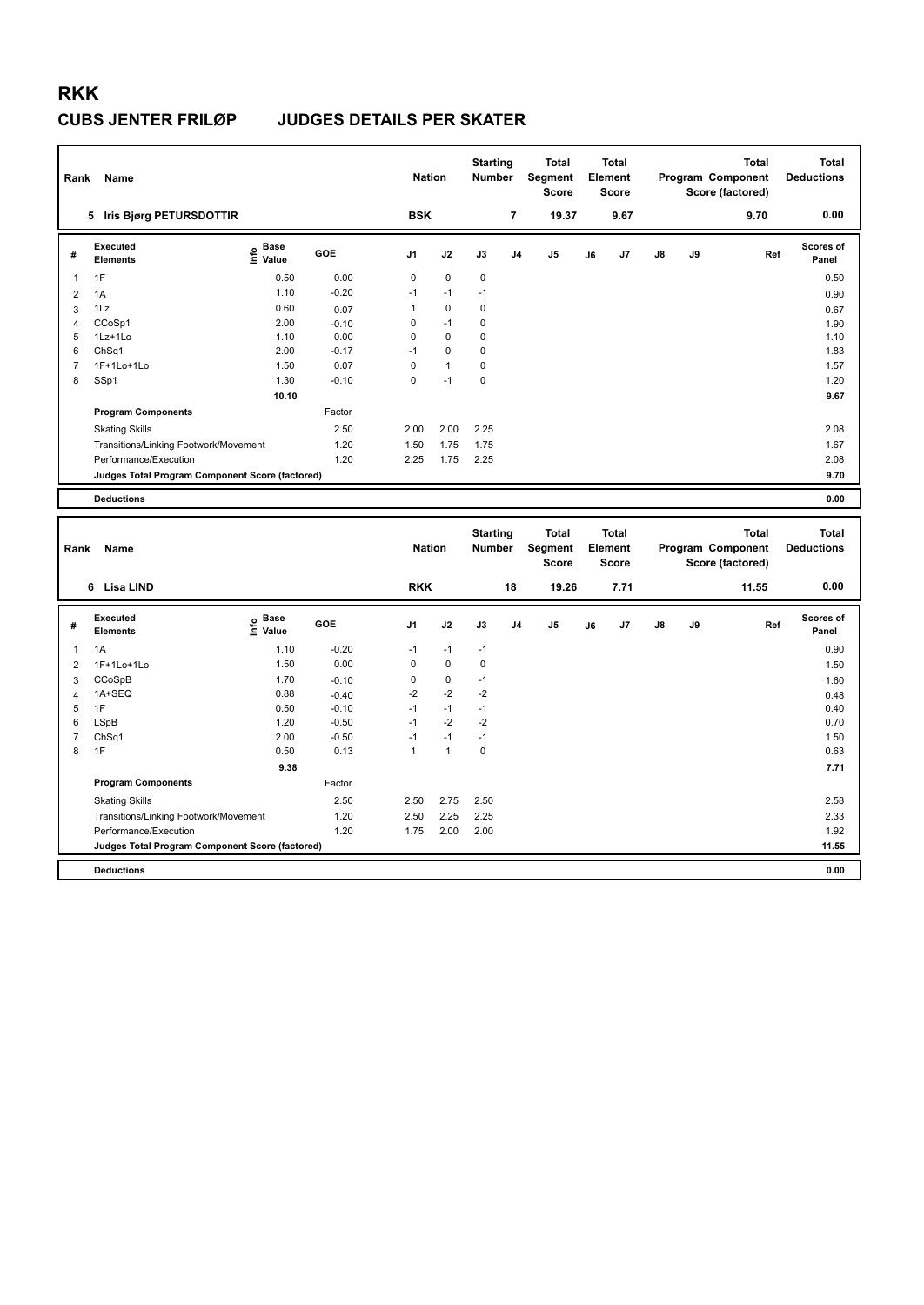| Rank           | Name                                            |                                    |         | <b>Nation</b>  |             | <b>Starting</b><br><b>Number</b> |                | <b>Total</b><br>Segment<br><b>Score</b> |    | <b>Total</b><br>Element<br><b>Score</b> |               |    | Total<br>Program Component<br>Score (factored) | <b>Total</b><br><b>Deductions</b> |
|----------------|-------------------------------------------------|------------------------------------|---------|----------------|-------------|----------------------------------|----------------|-----------------------------------------|----|-----------------------------------------|---------------|----|------------------------------------------------|-----------------------------------|
|                | <b>Emma Kristine FJELDLY</b><br>7               |                                    |         | <b>AKK</b>     |             |                                  | 13             | 18.03                                   |    | 7.90                                    |               |    | 10.13                                          | 0.00                              |
| #              | Executed<br><b>Elements</b>                     | <b>Base</b><br>$\frac{6}{5}$ Value | GOE     | J <sub>1</sub> | J2          | J3                               | J <sub>4</sub> | J <sub>5</sub>                          | J6 | J7                                      | $\mathsf{J}8$ | J9 | Ref                                            | Scores of<br>Panel                |
| 1              | 1A                                              | 1.10                               | $-0.60$ | $-3$           | $-3$        | $-3$                             |                |                                         |    |                                         |               |    |                                                | 0.50                              |
| 2              | 2S<                                             | 0.90                               | $-0.53$ | $-3$           | $-3$        | $-2$                             |                |                                         |    |                                         |               |    |                                                | 0.37                              |
| 3              | SSp1                                            | 1.30                               | $-0.10$ | $-1$           | $\mathbf 0$ | 0                                |                |                                         |    |                                         |               |    |                                                | 1.20                              |
| 4              | ChSq1                                           | 2.00                               | $-0.50$ | $-1$           | $-1$        | $-1$                             |                |                                         |    |                                         |               |    |                                                | 1.50                              |
| 5              | 1Lz                                             | 0.60                               | $-0.13$ | $-1$           | $-1$        | $-2$                             |                |                                         |    |                                         |               |    |                                                | 0.47                              |
| 6              | 1F+1Lo+1Lo                                      | 1.50                               | $-0.07$ | $-1$           | $-1$        | 0                                |                |                                         |    |                                         |               |    |                                                | 1.43                              |
| $\overline{7}$ | 1A                                              | 1.10                               | $-0.27$ | $-2$           | $-1$        | $-1$                             |                |                                         |    |                                         |               |    |                                                | 0.83                              |
| 8              | CCoSp1                                          | 2.00                               | $-0.40$ | $-2$           | $-1$        | $-1$                             |                |                                         |    |                                         |               |    |                                                | 1.60                              |
|                |                                                 | 10.50                              |         |                |             |                                  |                |                                         |    |                                         |               |    |                                                | 7.90                              |
|                | <b>Program Components</b>                       |                                    | Factor  |                |             |                                  |                |                                         |    |                                         |               |    |                                                |                                   |
|                | <b>Skating Skills</b>                           |                                    | 2.50    | 2.00           | 2.25        | 2.25                             |                |                                         |    |                                         |               |    |                                                | 2.17                              |
|                | Transitions/Linking Footwork/Movement           |                                    | 1.20    | 2.25           | 2.25        | 1.75                             |                |                                         |    |                                         |               |    |                                                | 2.08                              |
|                | Performance/Execution                           |                                    | 1.20    | 1.75           | 2.00        | 1.75                             |                |                                         |    |                                         |               |    |                                                | 1.83                              |
|                | Judges Total Program Component Score (factored) |                                    |         |                |             |                                  |                |                                         |    |                                         |               |    |                                                | 10.13                             |
|                | <b>Deductions</b>                               |                                    |         |                |             |                                  |                |                                         |    |                                         |               |    |                                                | 0.00                              |

< Under-rotated jump

| Rank           | Name                                            |                                  |            | <b>Nation</b>  |                          | <b>Starting</b><br><b>Number</b> |                | <b>Total</b><br>Segment<br><b>Score</b> |    | <b>Total</b><br>Element<br><b>Score</b> |               |    | <b>Total</b><br>Program Component<br>Score (factored) | <b>Total</b><br><b>Deductions</b> |
|----------------|-------------------------------------------------|----------------------------------|------------|----------------|--------------------------|----------------------------------|----------------|-----------------------------------------|----|-----------------------------------------|---------------|----|-------------------------------------------------------|-----------------------------------|
|                | 8 Frida Marie SAGBERG                           |                                  |            | <b>BKK</b>     |                          |                                  | 23             | 17.73                                   |    | 8.43                                    |               |    | 9.30                                                  | 0.00                              |
| #              | Executed<br><b>Elements</b>                     | <b>Base</b><br>e Base<br>⊆ Value | <b>GOE</b> | J <sub>1</sub> | J2                       | J3                               | J <sub>4</sub> | J <sub>5</sub>                          | J6 | J7                                      | $\mathsf{J}8$ | J9 | Ref                                                   | <b>Scores of</b><br>Panel         |
| 1              | 1A                                              | 1.10                             | $-0.40$    | $-2$           | $-2$                     | $-2$                             |                |                                         |    |                                         |               |    |                                                       | 0.70                              |
| 2              | cosp0                                           | 0.00                             | 0.00       | ٠              | $\overline{\phantom{a}}$ | $\overline{\phantom{a}}$         |                |                                         |    |                                         |               |    |                                                       | 0.00                              |
| 3              | $1A+1T$                                         | 1.50                             | 0.00       | 0              | $\mathbf 0$              | 0                                |                |                                         |    |                                         |               |    |                                                       | 1.50                              |
| 4              | ChSq1                                           | 2.00                             | $-0.17$    | $\mathbf 0$    | $-1$                     | 0                                |                |                                         |    |                                         |               |    |                                                       | 1.83                              |
| 5              | 1Lz+1Lo+1T                                      | 1.50                             | $-0.07$    | 0              | $-1$                     | $-1$                             |                |                                         |    |                                         |               |    |                                                       | 1.43                              |
| 6              | 1S                                              | 0.40                             | 0.07       | $\mathbf{1}$   | 0                        | 0                                |                |                                         |    |                                         |               |    |                                                       | 0.47                              |
| $\overline{7}$ | CCoSp1                                          | 2.00                             | $-0.10$    | $-1$           | $\mathbf 0$              | 0                                |                |                                         |    |                                         |               |    |                                                       | 1.90                              |
| 8              | 1Lz                                             | 0.60                             | 0.00       | 0              | $\pmb{0}$                | 0                                |                |                                         |    |                                         |               |    |                                                       | 0.60                              |
|                |                                                 | 9.10                             |            |                |                          |                                  |                |                                         |    |                                         |               |    |                                                       | 8.43                              |
|                | <b>Program Components</b>                       |                                  | Factor     |                |                          |                                  |                |                                         |    |                                         |               |    |                                                       |                                   |
|                | <b>Skating Skills</b>                           |                                  | 2.50       | 1.75           | 2.25                     | 2.00                             |                |                                         |    |                                         |               |    |                                                       | 2.00                              |
|                | Transitions/Linking Footwork/Movement           |                                  | 1.20       | 1.75           | 1.75                     | 2.00                             |                |                                         |    |                                         |               |    |                                                       | 1.83                              |
|                | Performance/Execution                           |                                  | 1.20       | 1.50           | 2.00                     | 1.75                             |                |                                         |    |                                         |               |    |                                                       | 1.75                              |
|                | Judges Total Program Component Score (factored) |                                  |            |                |                          |                                  |                |                                         |    |                                         |               |    |                                                       | 9.30                              |
|                | <b>Deductions</b>                               |                                  |            |                |                          |                                  |                |                                         |    |                                         |               |    |                                                       | 0.00                              |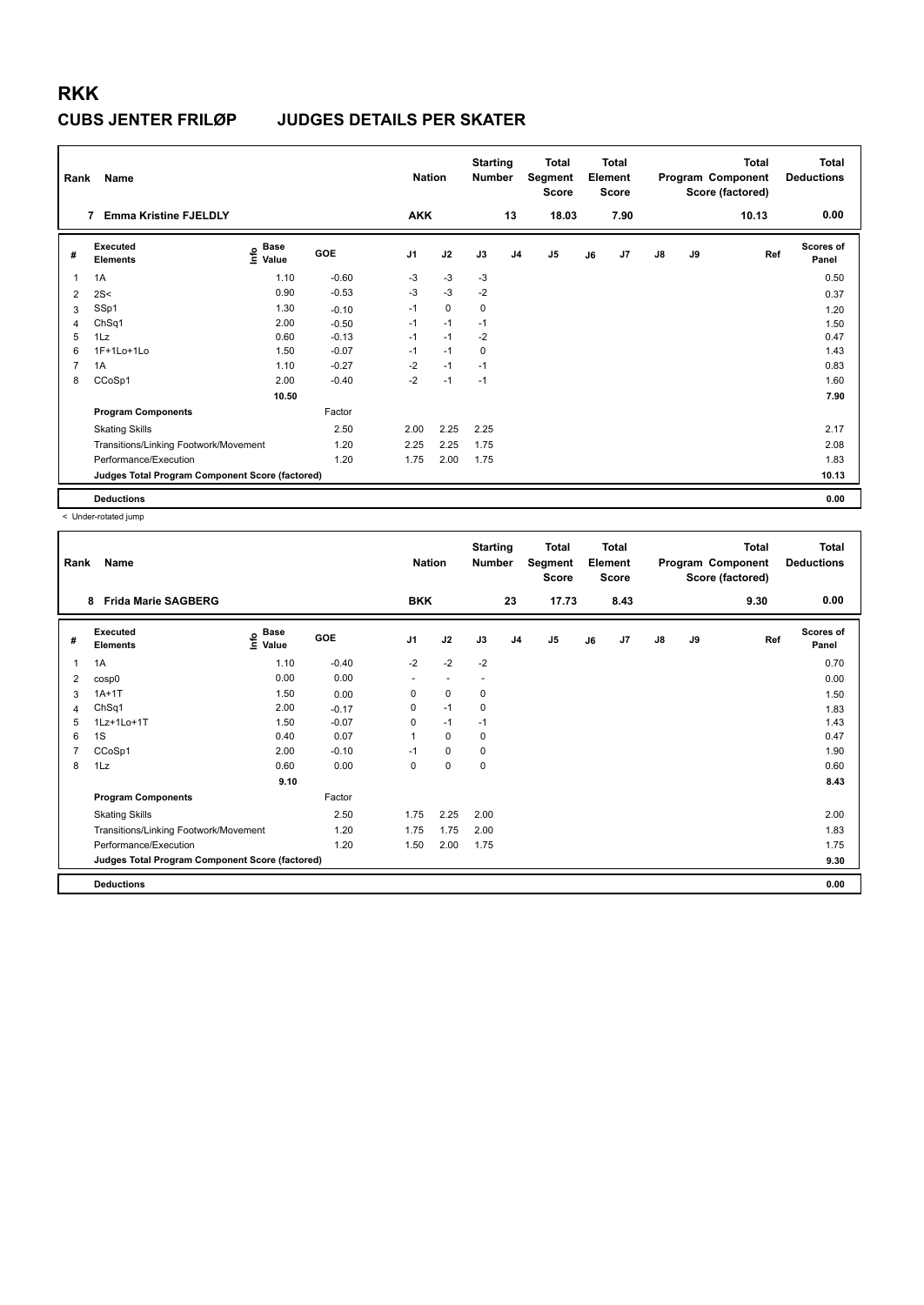| Rank                | Name                                            |                            |                 | <b>Nation</b>       |                          | <b>Starting</b><br><b>Number</b> |                | <b>Total</b><br>Segment<br><b>Score</b> |    | <b>Total</b><br>Element<br><b>Score</b> |    |    | <b>Total</b><br>Program Component<br>Score (factored) | <b>Total</b><br><b>Deductions</b> |
|---------------------|-------------------------------------------------|----------------------------|-----------------|---------------------|--------------------------|----------------------------------|----------------|-----------------------------------------|----|-----------------------------------------|----|----|-------------------------------------------------------|-----------------------------------|
|                     | 9 Jelena NINKOV                                 |                            |                 | <b>HIL</b>          |                          |                                  | 9              | 17.57                                   |    | 8.97                                    |    |    | 8.60                                                  | 0.00                              |
| #                   | <b>Executed</b><br><b>Elements</b>              | e Base<br>E Value<br>Value | GOE             | J1                  | J2                       | J3                               | J <sub>4</sub> | J <sub>5</sub>                          | J6 | J7                                      | J8 | J9 | Ref                                                   | Scores of<br>Panel                |
| -1                  | ChSq1                                           | 2.00                       | $-0.33$         | $\mathsf 0$         | $-1$                     | $-1$                             |                |                                         |    |                                         |    |    |                                                       | 1.67                              |
| $\overline{2}$      | 1F                                              | 0.50                       | 0.13            | $\mathbf{1}$        | 1                        | 0                                |                |                                         |    |                                         |    |    |                                                       | 0.63                              |
| 3                   | 1A+1Lo+1Lo                                      | 2.10                       | $-0.07$         | $\mathsf 0$         | 0                        | $-1$                             |                |                                         |    |                                         |    |    |                                                       | 2.03                              |
| $\overline{4}$      | CoSp2                                           | 2.00                       | 0.17            | 0                   | $\mathbf{1}$             | 0                                |                |                                         |    |                                         |    |    |                                                       | 2.17                              |
| 5                   | 1Lo                                             | 0.50                       | 0.07            | $\mathbf{1}$        | 0                        | 0                                |                |                                         |    |                                         |    |    |                                                       | 0.57                              |
| 6                   | 1A                                              | 1.10                       | $-0.20$         | $-1$                | $-1$                     | $-1$                             |                |                                         |    |                                         |    |    |                                                       | 0.90                              |
| $\overline{7}$      | SSp0                                            | 0.00                       | 0.00            |                     | $\overline{\phantom{a}}$ | $\overline{a}$                   |                |                                         |    |                                         |    |    |                                                       | 0.00                              |
| 8                   | 1Lz+1Lo                                         | 1.10                       | $-0.10$         | $-1$                | $-1$                     | $-1$                             |                |                                         |    |                                         |    |    |                                                       | 1.00                              |
|                     |                                                 | 9.30                       |                 |                     |                          |                                  |                |                                         |    |                                         |    |    |                                                       | 8.97                              |
|                     | <b>Program Components</b>                       |                            | Factor          |                     |                          |                                  |                |                                         |    |                                         |    |    |                                                       |                                   |
|                     | <b>Skating Skills</b>                           |                            | 2.50            | 2.00                | 2.00                     | 1.75                             |                |                                         |    |                                         |    |    |                                                       | 1.92                              |
|                     | Transitions/Linking Footwork/Movement           |                            | 1.20            | 1.50                | 1.75                     | 1.50                             |                |                                         |    |                                         |    |    |                                                       | 1.58                              |
|                     | Performance/Execution                           |                            | 1.20            | 1.75                | 1.50                     | 1.50                             |                |                                         |    |                                         |    |    |                                                       | 1.58                              |
|                     | Judges Total Program Component Score (factored) |                            |                 |                     |                          |                                  |                |                                         |    |                                         |    |    |                                                       | 8.60                              |
|                     | <b>Deductions</b>                               |                            |                 |                     |                          |                                  |                |                                         |    |                                         |    |    |                                                       | 0.00                              |
|                     |                                                 |                            |                 |                     |                          |                                  |                |                                         |    |                                         |    |    |                                                       |                                   |
|                     |                                                 |                            |                 |                     |                          |                                  |                |                                         |    |                                         |    |    |                                                       |                                   |
| Rank                | Name                                            |                            |                 | <b>Nation</b>       |                          | <b>Starting</b><br>Number        |                | <b>Total</b><br>Segment<br><b>Score</b> |    | <b>Total</b><br>Element<br><b>Score</b> |    |    | <b>Total</b><br>Program Component<br>Score (factored) | <b>Total</b><br><b>Deductions</b> |
|                     | 10 Victoria BIERING                             |                            |                 | <b>TT</b>           |                          |                                  | 14             | 17.53                                   |    | 8.13                                    |    |    | 9.40                                                  | 0.00                              |
| #                   | <b>Executed</b><br><b>Elements</b>              | e Base<br>E Value          | GOE             | J <sub>1</sub>      | J2                       | J3                               | J <sub>4</sub> | J <sub>5</sub>                          | J6 | J7                                      | J8 | J9 | Ref                                                   | <b>Scores of</b><br>Panel         |
|                     |                                                 |                            |                 |                     |                          |                                  |                |                                         |    |                                         |    |    |                                                       |                                   |
| $\mathbf{1}$        | 1F+1Lo+1Lo                                      | 1.50                       | 0.00            | 0                   | 0                        | 0                                |                |                                         |    |                                         |    |    |                                                       | 1.50                              |
| $\overline{2}$      | $1A+1T$                                         | 1.50                       | $-0.20$         | $-1$                | $-1$<br>$\mathbf 0$      | $-1$                             |                |                                         |    |                                         |    |    |                                                       | 1.30                              |
| 3                   | SSp1                                            | 1.30                       | 0.00            | $\mathsf 0$         |                          | $\pmb{0}$                        |                |                                         |    |                                         |    |    |                                                       | 1.30                              |
| $\overline{4}$<br>5 | Ch <sub>Sq1</sub><br>1F                         | 2.00<br>0.50               | $-1.50$<br>0.00 | $-3$<br>$\mathsf 0$ | $-3$<br>0                | -3<br>0                          |                |                                         |    |                                         |    |    |                                                       | 0.50<br>0.50                      |
| 6                   | 1Lz                                             | 0.60                       | 0.13            | $\mathbf{1}$        | $\mathbf 0$              | $\mathbf{1}$                     |                |                                         |    |                                         |    |    |                                                       | 0.73                              |
| $\overline{7}$      | 1A                                              | 1.10                       | $-0.20$         | $-1$                | $-1$                     | $-1$                             |                |                                         |    |                                         |    |    |                                                       | 0.90                              |
| 8                   | CCoSpB                                          | 1.70                       | $-0.30$         | $-1$                | $-1$                     | $-1$                             |                |                                         |    |                                         |    |    |                                                       | 1.40                              |
|                     |                                                 | 10.20                      |                 |                     |                          |                                  |                |                                         |    |                                         |    |    |                                                       | 8.13                              |
|                     | <b>Program Components</b>                       |                            | Factor          |                     |                          |                                  |                |                                         |    |                                         |    |    |                                                       |                                   |
|                     | <b>Skating Skills</b>                           |                            | 2.50            | 1.50                | 1.75                     | 2.50                             |                |                                         |    |                                         |    |    |                                                       | 1.92                              |
|                     | Transitions/Linking Footwork/Movement           |                            | 1.20            | 1.75                | 2.00                     | 2.25                             |                |                                         |    |                                         |    |    |                                                       | 2.00                              |
|                     | Performance/Execution                           |                            | 1.20            | 1.50                | 2.00                     | 2.00                             |                |                                         |    |                                         |    |    |                                                       | 1.83                              |
|                     | Judges Total Program Component Score (factored) |                            |                 |                     |                          |                                  |                |                                         |    |                                         |    |    |                                                       | 9.40                              |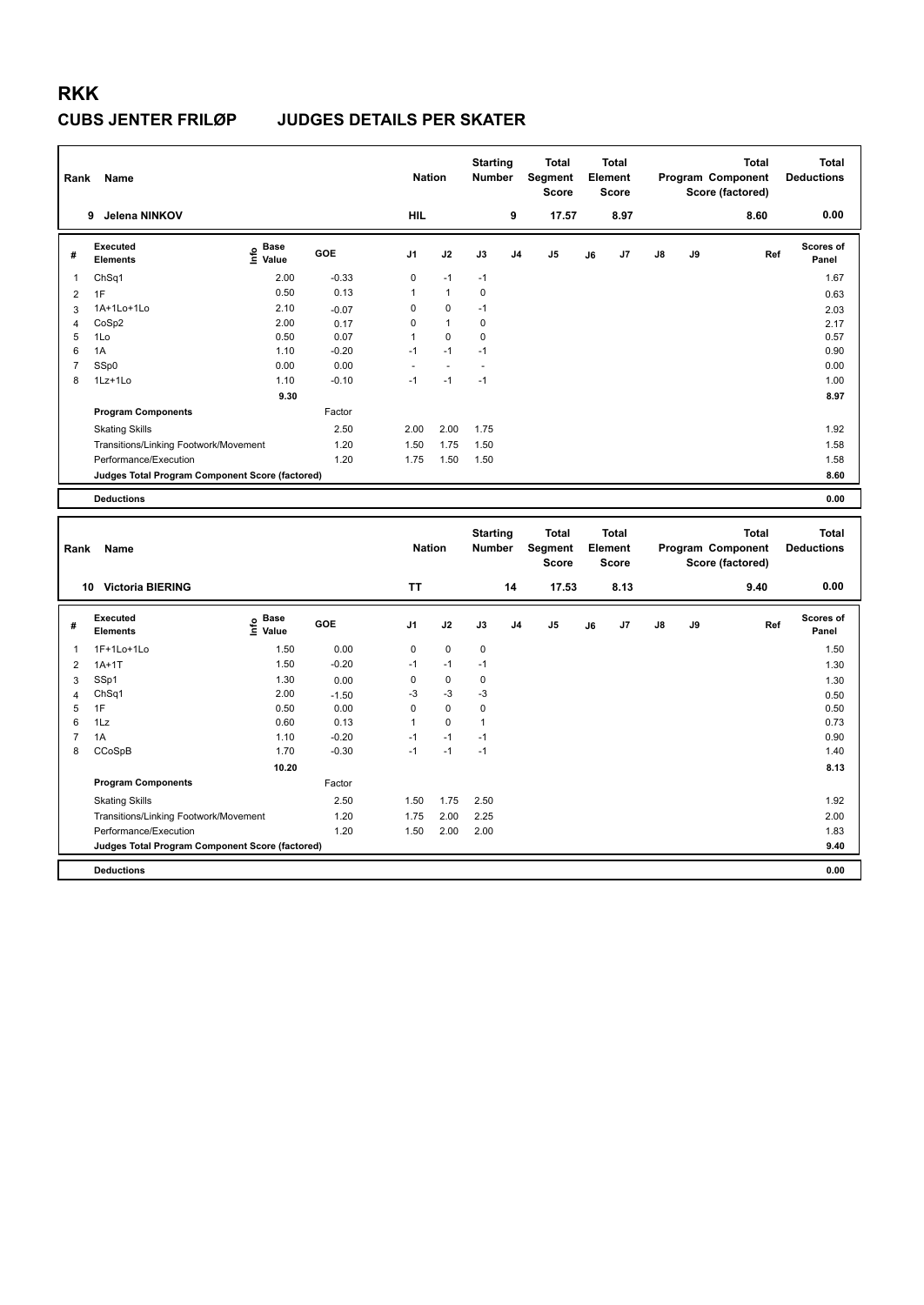| Rank                | Name                                            |                    |                    | <b>Nation</b>              |                   | <b>Starting</b><br>Number |                | <b>Total</b><br>Segment<br><b>Score</b> |    | <b>Total</b><br>Element<br><b>Score</b> |    |    | <b>Total</b><br>Program Component<br>Score (factored) | <b>Total</b><br><b>Deductions</b> |
|---------------------|-------------------------------------------------|--------------------|--------------------|----------------------------|-------------------|---------------------------|----------------|-----------------------------------------|----|-----------------------------------------|----|----|-------------------------------------------------------|-----------------------------------|
|                     | 11 Julia SKANCKE                                |                    |                    | <b>HIL</b>                 |                   |                           | 30             | 16.83                                   |    | 7.73                                    |    |    | 9.10                                                  | 0.00                              |
| #                   | <b>Executed</b><br><b>Elements</b>              | e Base<br>E Value  | GOE                | J1                         | J2                | J3                        | J <sub>4</sub> | J5                                      | J6 | J7                                      | J8 | J9 | Ref                                                   | Scores of<br>Panel                |
| -1                  | $1Lz+1T$                                        | 1.00               | 0.00               | 0                          | 0                 | $\mathbf 0$               |                |                                         |    |                                         |    |    |                                                       | 1.00                              |
| $\overline{2}$      | SSp0                                            | 0.00               | 0.00               | $\overline{a}$             | ÷,                | $\overline{a}$            |                |                                         |    |                                         |    |    |                                                       | 0.00                              |
| 3                   | 1A+1Lo+1Lo                                      | 2.10               | 0.00               | 0                          | 0                 | 0                         |                |                                         |    |                                         |    |    |                                                       | 2.10                              |
| $\overline{4}$      | CoSpB                                           | 1.50               | $-0.10$            | $-1$                       | 0                 | 0                         |                |                                         |    |                                         |    |    |                                                       | 1.40                              |
| 5                   | Ch <sub>Sq1</sub>                               | 2.00               | $-0.67$            | $-1$                       | $-2$              | $-1$                      |                |                                         |    |                                         |    |    |                                                       | 1.33                              |
| 6                   | 1A<br>1F                                        | 1.10<br>0.50       | $-0.07$            | $\mathsf 0$<br>$\mathbf 0$ | $-1$<br>$\pmb{0}$ | 0<br>$\pmb{0}$            |                |                                         |    |                                         |    |    |                                                       | 1.03                              |
| $\overline{7}$<br>8 | 1T                                              | 0.40               | 0.00<br>$-0.03$    | $\Omega$                   | $\mathbf 0$       | $-1$                      |                |                                         |    |                                         |    |    |                                                       | 0.50<br>0.37                      |
|                     |                                                 | 8.60               |                    |                            |                   |                           |                |                                         |    |                                         |    |    |                                                       |                                   |
|                     |                                                 |                    | Factor             |                            |                   |                           |                |                                         |    |                                         |    |    |                                                       | 7.73                              |
|                     | <b>Program Components</b>                       |                    |                    |                            |                   |                           |                |                                         |    |                                         |    |    |                                                       |                                   |
|                     | <b>Skating Skills</b>                           |                    | 2.50               | 1.75                       | 2.50              | 1.50                      |                |                                         |    |                                         |    |    |                                                       | 1.92                              |
|                     | Transitions/Linking Footwork/Movement           |                    | 1.20               | 2.00                       | 2.25              | 1.50                      |                |                                         |    |                                         |    |    |                                                       | 1.92                              |
|                     | Performance/Execution                           |                    | 1.20               | 1.75                       | 2.00              | 1.25                      |                |                                         |    |                                         |    |    |                                                       | 1.67                              |
|                     | Judges Total Program Component Score (factored) |                    |                    |                            |                   |                           |                |                                         |    |                                         |    |    |                                                       | 9.10                              |
|                     | <b>Deductions</b>                               |                    |                    |                            |                   |                           |                |                                         |    |                                         |    |    |                                                       | 0.00                              |
|                     |                                                 |                    |                    |                            |                   |                           |                |                                         |    |                                         |    |    |                                                       |                                   |
| Rank                | Name                                            |                    |                    | <b>Nation</b>              |                   | <b>Starting</b><br>Number |                | <b>Total</b><br>Segment<br><b>Score</b> |    | <b>Total</b><br>Element<br><b>Score</b> |    |    | <b>Total</b><br>Program Component<br>Score (factored) | <b>Total</b><br><b>Deductions</b> |
|                     | 12 Tiril FREDRIKSBERG ROALD                     |                    |                    | OI                         |                   |                           | 17             | 16.78                                   |    | 6.58                                    |    |    | 10.20                                                 | 0.00                              |
| #                   | <b>Executed</b><br><b>Elements</b>              | Base<br>۴<br>Value | <b>GOE</b>         | J <sub>1</sub>             | J2                | J3                        | J <sub>4</sub> | J <sub>5</sub>                          | J6 | J7                                      | J8 | J9 | Ref                                                   | <b>Scores of</b><br>Panel         |
| -1                  |                                                 |                    | 0.00               | $\mathbf 0$                | $\mathbf 0$       | 0                         |                |                                         |    |                                         |    |    |                                                       |                                   |
|                     | CSp1                                            | 1.40<br>1.10       | $-0.20$            | $-1$                       | $-1$              | $-1$                      |                |                                         |    |                                         |    |    |                                                       | 1.40                              |
| $\overline{2}$      | 1A                                              | 2.00               |                    | $\mathsf 0$                | $-1$              | $\pmb{0}$                 |                |                                         |    |                                         |    |    |                                                       | 0.90                              |
| 3<br>$\overline{4}$ | ChSq1<br>1A+SEQ                                 | 0.88               | $-0.17$<br>$-0.60$ | -3                         | $-3$              | $-3$                      |                |                                         |    |                                         |    |    |                                                       | 1.83<br>0.28                      |
| 5                   | CoSp1                                           | 1.70               | $-0.40$            | $-2$                       | $-1$              | $-1$                      |                |                                         |    |                                         |    |    |                                                       | 1.30                              |
| 6                   | 1F+1Lo<<                                        | 0.50               | $-0.23$            | $-3$                       | $-2$              | $-2$                      |                |                                         |    |                                         |    |    |                                                       | 0.27                              |
| $\overline{7}$      | 1Lz                                             | 0.60               | 0.00               | $\mathbf 0$                | $\mathbf 0$       | $\mathbf 0$               |                |                                         |    |                                         |    |    |                                                       | 0.60                              |
| 8                   | 1F*+1Lo*+1Lo*                                   | 0.00               | 0.00               |                            |                   |                           |                |                                         |    |                                         |    |    |                                                       | 0.00                              |
|                     |                                                 | 8.18               |                    |                            |                   |                           |                |                                         |    |                                         |    |    |                                                       | 6.58                              |
|                     | <b>Program Components</b>                       |                    | Factor             |                            |                   |                           |                |                                         |    |                                         |    |    |                                                       |                                   |
|                     | <b>Skating Skills</b>                           |                    | 2.50               | 2.00                       | 2.25              | 2.00                      |                |                                         |    |                                         |    |    |                                                       | 2.08                              |
|                     | Transitions/Linking Footwork/Movement           |                    | 1.20               | 1.75                       | 2.50              | 2.00                      |                |                                         |    |                                         |    |    |                                                       | 2.08                              |
|                     | Performance/Execution                           |                    | 1.20               | 2.25                       | 2.25              | 1.75                      |                |                                         |    |                                         |    |    |                                                       | 2.08                              |
|                     | Judges Total Program Component Score (factored) |                    |                    |                            |                   |                           |                |                                         |    |                                         |    |    |                                                       | 10.20                             |

<< Downgraded jump \* Invalid element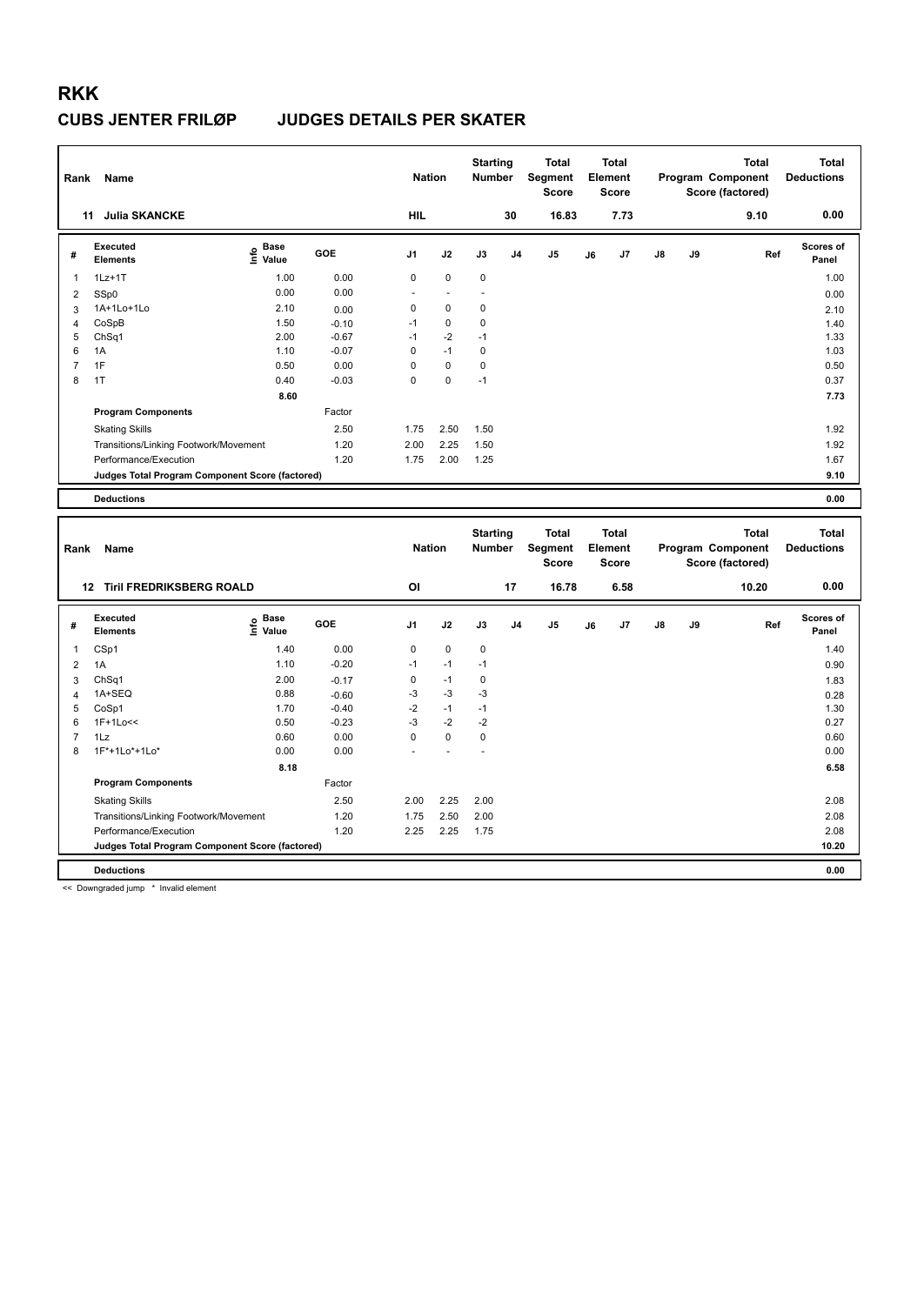| Rank | Name                                            |                                                  |         | <b>Nation</b>  |      | <b>Starting</b><br><b>Number</b> |                | Total<br>Segment<br><b>Score</b> |    | Total<br>Element<br><b>Score</b> |               |    | Total<br>Program Component<br>Score (factored) | <b>Total</b><br><b>Deductions</b> |
|------|-------------------------------------------------|--------------------------------------------------|---------|----------------|------|----------------------------------|----------------|----------------------------------|----|----------------------------------|---------------|----|------------------------------------------------|-----------------------------------|
|      | <b>Erika FAANESSEN</b><br>13                    |                                                  |         | <b>BKK</b>     |      |                                  | 12             | 16.43                            |    | 7.83                             |               |    | 8.60                                           | 0.00                              |
| #    | <b>Executed</b><br><b>Elements</b>              | <b>Base</b><br>$\mathop{\mathsf{Info}}$<br>Value | GOE     | J <sub>1</sub> | J2   | J3                               | J <sub>4</sub> | J5                               | J6 | J7                               | $\mathsf{J}8$ | J9 | Ref                                            | <b>Scores of</b><br>Panel         |
| 1    | 1Lo+1Lo                                         | 1.00                                             | 0.00    | 0              | 0    | $\mathbf 0$                      |                |                                  |    |                                  |               |    |                                                | 1.00                              |
| 2    | 1Lo+1Lo+1T<<                                    | 1.00                                             | $-0.20$ | $-2$           | $-2$ | $-2$                             |                |                                  |    |                                  |               |    |                                                | 0.80                              |
| 3    | ChSq1                                           | 2.00                                             | $-0.17$ | $\pmb{0}$      | $-1$ | 0                                |                |                                  |    |                                  |               |    |                                                | 1.83                              |
| 4    | CoSp1                                           | 1.70                                             | $-0.10$ | $-1$           | 0    | $\mathbf 0$                      |                |                                  |    |                                  |               |    |                                                | 1.60                              |
| 5    | 1Lz                                             | 0.60                                             | 0.00    | 0              | 0    | $\mathbf 0$                      |                |                                  |    |                                  |               |    |                                                | 0.60                              |
| 6    | 1F                                              | 0.50                                             | $-0.20$ | $-1$           | $-3$ | $-2$                             |                |                                  |    |                                  |               |    |                                                | 0.30                              |
|      | SSp1                                            | 1.30                                             | 0.00    | 0              | 0    | 0                                |                |                                  |    |                                  |               |    |                                                | 1.30                              |
| 8    | 1S                                              | 0.40                                             | 0.00    | $\Omega$       | 0    | $\mathbf 0$                      |                |                                  |    |                                  |               |    |                                                | 0.40                              |
|      |                                                 | 8.50                                             |         |                |      |                                  |                |                                  |    |                                  |               |    |                                                | 7.83                              |
|      | <b>Program Components</b>                       |                                                  | Factor  |                |      |                                  |                |                                  |    |                                  |               |    |                                                |                                   |
|      | <b>Skating Skills</b>                           |                                                  | 2.50    | 1.75           | 2.00 | 2.00                             |                |                                  |    |                                  |               |    |                                                | 1.92                              |
|      | Transitions/Linking Footwork/Movement           |                                                  | 1.20    | 1.50           | 1.50 | 1.50                             |                |                                  |    |                                  |               |    |                                                | 1.50                              |
|      | Performance/Execution                           |                                                  | 1.20    | 1.75           | 1.50 | 1.75                             |                |                                  |    |                                  |               |    |                                                | 1.67                              |
|      | Judges Total Program Component Score (factored) |                                                  |         |                |      |                                  |                |                                  |    |                                  |               |    |                                                | 8.60                              |
|      | <b>Deductions</b>                               |                                                  |         |                |      |                                  |                |                                  |    |                                  |               |    |                                                | 0.00                              |

| Rank | Name                                            |                   |         | <b>Nation</b>  |             | <b>Starting</b><br><b>Number</b> |                | <b>Total</b><br>Segment<br><b>Score</b> |    | <b>Total</b><br>Element<br><b>Score</b> |               |    | <b>Total</b><br>Program Component<br>Score (factored) | <b>Total</b><br><b>Deductions</b> |
|------|-------------------------------------------------|-------------------|---------|----------------|-------------|----------------------------------|----------------|-----------------------------------------|----|-----------------------------------------|---------------|----|-------------------------------------------------------|-----------------------------------|
| 14   | <b>Lina LARSSEN</b>                             |                   |         | <b>HIL</b>     |             |                                  | 4              | 16.37                                   |    | 7.57                                    |               |    | 8.80                                                  | 0.00                              |
| #    | Executed<br><b>Elements</b>                     | e Base<br>⊑ Value | GOE     | J <sub>1</sub> | J2          | J3                               | J <sub>4</sub> | J <sub>5</sub>                          | J6 | J7                                      | $\mathsf{J}8$ | J9 | Ref                                                   | <b>Scores of</b><br>Panel         |
| 1    | 1F                                              | 0.50              | 0.00    | 0              | 0           | 0                                |                |                                         |    |                                         |               |    |                                                       | 0.50                              |
| 2    | 1F                                              | 0.50              | 0.00    | 0              | $\mathbf 0$ | 0                                |                |                                         |    |                                         |               |    |                                                       | 0.50                              |
| 3    | SSpB                                            | 1.10              | $-0.20$ | $-1$           | 0           | $-1$                             |                |                                         |    |                                         |               |    |                                                       | 0.90                              |
| 4    | 1Lo                                             | 0.50              | 0.00    | 0              | 0           | 0                                |                |                                         |    |                                         |               |    |                                                       | 0.50                              |
| 5    | CoSpB                                           | 1.50              | $-0.50$ | $-2$           | $-2$        | $-1$                             |                |                                         |    |                                         |               |    |                                                       | 1.00                              |
| 6    | $1Lz+1Lo$                                       | 1.10              | $-0.07$ | 0              | $-1$        | $-1$                             |                |                                         |    |                                         |               |    |                                                       | 1.03                              |
| 7    | ChSq1                                           | 2.00              | $-0.33$ | $-1$           | $-1$        | 0                                |                |                                         |    |                                         |               |    |                                                       | 1.67                              |
| 8    | 1F+1Lo+1Lo                                      | 1.50              | $-0.03$ | 0              | 0           | $-1$                             |                |                                         |    |                                         |               |    |                                                       | 1.47                              |
|      |                                                 | 8.70              |         |                |             |                                  |                |                                         |    |                                         |               |    |                                                       | 7.57                              |
|      | <b>Program Components</b>                       |                   | Factor  |                |             |                                  |                |                                         |    |                                         |               |    |                                                       |                                   |
|      | <b>Skating Skills</b>                           |                   | 2.50    | 1.75           | 2.25        | 1.75                             |                |                                         |    |                                         |               |    |                                                       | 1.92                              |
|      | Transitions/Linking Footwork/Movement           |                   | 1.20    | 1.50           | 2.00        | 1.50                             |                |                                         |    |                                         |               |    |                                                       | 1.67                              |
|      | Performance/Execution                           |                   | 1.20    | 1.75           | 1.75        | 1.50                             |                |                                         |    |                                         |               |    |                                                       | 1.67                              |
|      | Judges Total Program Component Score (factored) |                   |         |                |             |                                  |                |                                         |    |                                         |               |    |                                                       | 8.80                              |
|      | <b>Deductions</b>                               |                   |         |                |             |                                  |                |                                         |    |                                         |               |    |                                                       | 0.00                              |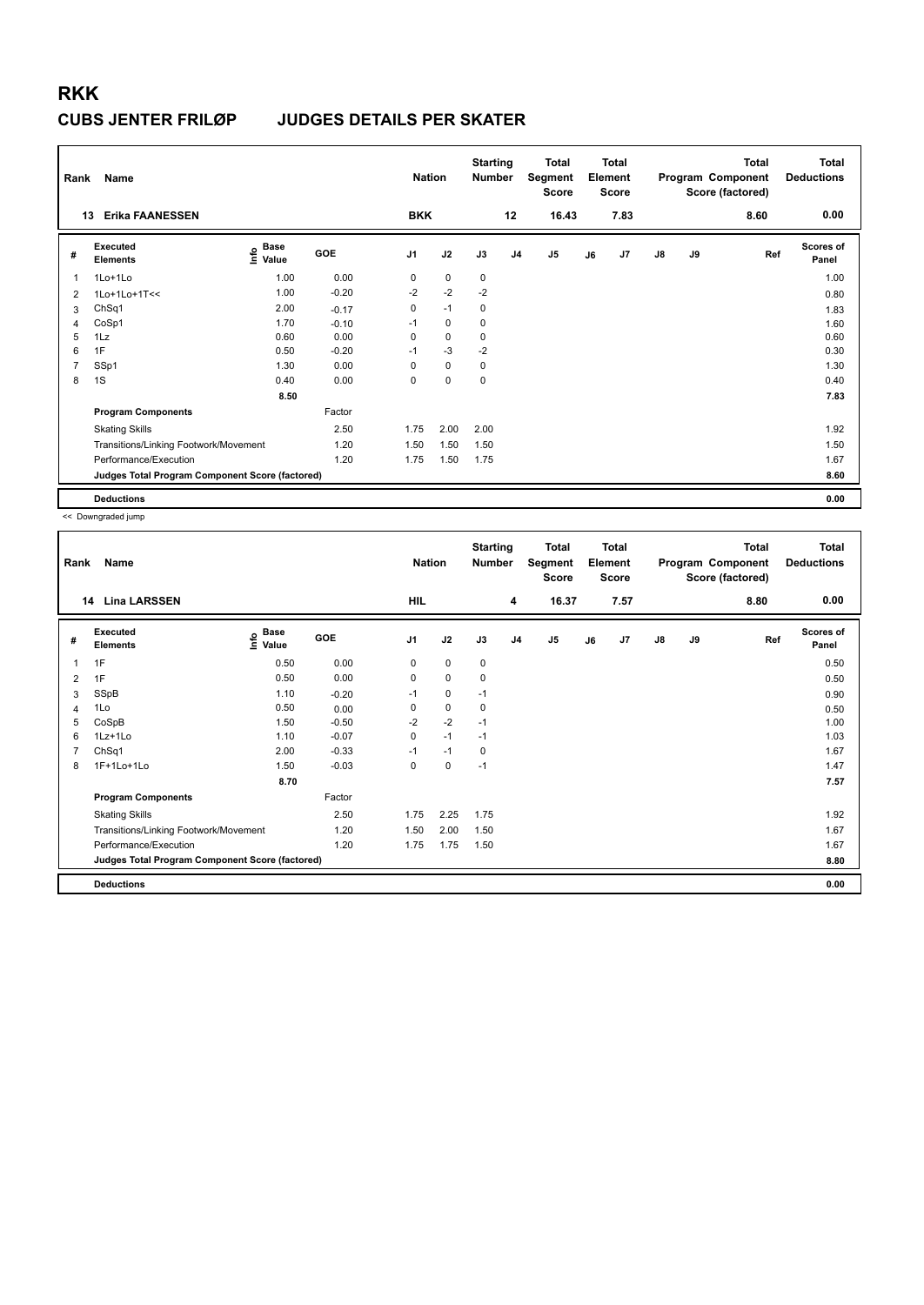| Rank           | Name                                            |                                    |         | <b>Nation</b>  |                          | <b>Starting</b><br><b>Number</b> |                | Total<br>Segment<br><b>Score</b> |    | Total<br>Element<br><b>Score</b> |               |    | <b>Total</b><br>Program Component<br>Score (factored) | <b>Total</b><br><b>Deductions</b> |
|----------------|-------------------------------------------------|------------------------------------|---------|----------------|--------------------------|----------------------------------|----------------|----------------------------------|----|----------------------------------|---------------|----|-------------------------------------------------------|-----------------------------------|
| 15             | <b>Christine OKSVANG</b>                        |                                    |         | <b>RKK</b>     |                          |                                  | 8              | 16.10                            |    | 6.80                             |               |    | 9.30                                                  | 0.00                              |
| #              | Executed<br><b>Elements</b>                     | <b>Base</b><br>$\frac{6}{5}$ Value | GOE     | J <sub>1</sub> | J2                       | J3                               | J <sub>4</sub> | J <sub>5</sub>                   | J6 | J7                               | $\mathsf{J}8$ | J9 | Ref                                                   | <b>Scores of</b><br>Panel         |
| 1              | A                                               | 0.00                               | 0.00    | ٠              | ٠                        | $\sim$                           |                |                                  |    |                                  |               |    |                                                       | 0.00                              |
| $\overline{2}$ | 1Lo+1T+1Lo                                      | 1.40                               | $-0.03$ | 0              | $\mathbf 0$              | $-1$                             |                |                                  |    |                                  |               |    |                                                       | 1.37                              |
| 3              | SSpB                                            | 1.10                               | 0.00    | 0              | $\pmb{0}$                | $\mathbf 0$                      |                |                                  |    |                                  |               |    |                                                       | 1.10                              |
| $\overline{4}$ | 1Lz                                             | 0.60                               | $-0.07$ | 0              | $-1$                     | $-1$                             |                |                                  |    |                                  |               |    |                                                       | 0.53                              |
| 5              | ChSq1                                           | 2.00                               | 0.23    | 1              | $\pmb{0}$                | $\pmb{0}$                        |                |                                  |    |                                  |               |    |                                                       | 2.23                              |
| 6              | SSp*                                            | 0.00                               | 0.00    | ٠              | $\overline{\phantom{a}}$ | ٠                                |                |                                  |    |                                  |               |    |                                                       | 0.00                              |
| 7              | 1Lo                                             | 0.50                               | 0.07    |                | $\mathbf 0$              | 0                                |                |                                  |    |                                  |               |    |                                                       | 0.57                              |
| 8              | $1F+1Lo$                                        | 1.00                               | 0.00    | 0              | $\mathbf 0$              | $\mathbf 0$                      |                |                                  |    |                                  |               |    |                                                       | 1.00                              |
|                |                                                 | 6.60                               |         |                |                          |                                  |                |                                  |    |                                  |               |    |                                                       | 6.80                              |
|                | <b>Program Components</b>                       |                                    | Factor  |                |                          |                                  |                |                                  |    |                                  |               |    |                                                       |                                   |
|                | <b>Skating Skills</b>                           |                                    | 2.50    | 1.75           | 2.00                     | 2.00                             |                |                                  |    |                                  |               |    |                                                       | 1.92                              |
|                | Transitions/Linking Footwork/Movement           |                                    | 1.20    | 1.75           | 2.00                     | 2.00                             |                |                                  |    |                                  |               |    |                                                       | 1.92                              |
|                | Performance/Execution                           |                                    | 1.20    | 2.00           | 1.75                     | 1.75                             |                |                                  |    |                                  |               |    |                                                       | 1.83                              |
|                | Judges Total Program Component Score (factored) |                                    |         |                |                          |                                  |                |                                  |    |                                  |               |    |                                                       | 9.30                              |
|                | <b>Deductions</b>                               |                                    |         |                |                          |                                  |                |                                  |    |                                  |               |    |                                                       | 0.00                              |

\* Invalid element

| Rank           | <b>Name</b>                                     |                                  |                   | <b>Nation</b>  |             | <b>Starting</b><br><b>Number</b> |                | <b>Total</b><br>Segment<br><b>Score</b> |    | <b>Total</b><br>Element<br><b>Score</b> |               |    | <b>Total</b><br>Program Component<br>Score (factored) | Total<br><b>Deductions</b> |
|----------------|-------------------------------------------------|----------------------------------|-------------------|----------------|-------------|----------------------------------|----------------|-----------------------------------------|----|-----------------------------------------|---------------|----|-------------------------------------------------------|----------------------------|
|                | <b>Tuva Brady NORMANSETH</b><br>16              |                                  |                   | OI             |             |                                  | 3              | 15.71                                   |    | 8.03                                    |               |    | 8.68                                                  | 1.00                       |
| #              | Executed<br><b>Elements</b>                     | <b>Base</b><br>e Base<br>⊆ Value | GOE               | J <sub>1</sub> | J2          | J3                               | J <sub>4</sub> | J <sub>5</sub>                          | J6 | J7                                      | $\mathsf{J}8$ | J9 | Ref                                                   | <b>Scores of</b><br>Panel  |
| 1              | LSp1                                            | 1.50                             | $-0.50$           | $-1$           | $-2$        | $-2$                             |                |                                         |    |                                         |               |    |                                                       | 1.00                       |
| 2              | 1A+1Lo+1T                                       | 2.00                             | 0.00              | 0              | $\mathbf 0$ | 0                                |                |                                         |    |                                         |               |    |                                                       | 2.00                       |
| 3              | ChSq1                                           | 2.00                             | 0.00              | 0              | $\pmb{0}$   | 0                                |                |                                         |    |                                         |               |    |                                                       | 2.00                       |
| 4              | CoSpB                                           | 1.50                             | $-0.90$           | $-3$           | $-3$        | $-3$                             |                |                                         |    |                                         |               |    |                                                       | 0.60                       |
| 5              | $1F+1Lo$                                        | 1.00                             | 0.00              | 0              | $\pmb{0}$   | 0                                |                |                                         |    |                                         |               |    |                                                       | 1.00                       |
| 6              | 1A                                              | 1.10                             | $-0.60$           | -3             | $-3$        | -3                               |                |                                         |    |                                         |               |    |                                                       | 0.50                       |
| $\overline{7}$ | 1Lz                                             | 0.60<br>e                        | $-0.17$           | $-2$           | $-1$        | $-2$                             |                |                                         |    |                                         |               |    |                                                       | 0.43                       |
| 8              | 1Lo                                             | 0.50                             | 0.00              | 0              | $\pmb{0}$   | 0                                |                |                                         |    |                                         |               |    |                                                       | 0.50                       |
|                |                                                 | 10.20                            |                   |                |             |                                  |                |                                         |    |                                         |               |    |                                                       | 8.03                       |
|                | <b>Program Components</b>                       |                                  | Factor            |                |             |                                  |                |                                         |    |                                         |               |    |                                                       |                            |
|                | <b>Skating Skills</b>                           |                                  | 2.50              | 1.75           | 1.75        | 1.75                             |                |                                         |    |                                         |               |    |                                                       | 1.75                       |
|                | Transitions/Linking Footwork/Movement           |                                  | 1.20              | 2.25           | 1.75        | 1.75                             |                |                                         |    |                                         |               |    |                                                       | 1.92                       |
|                | Performance/Execution                           |                                  | 1.20              | 2.00           | 1.50        | 1.50                             |                |                                         |    |                                         |               |    |                                                       | 1.67                       |
|                | Judges Total Program Component Score (factored) |                                  |                   |                |             |                                  |                |                                         |    |                                         |               |    |                                                       | 8.68                       |
|                | <b>Deductions</b>                               |                                  | Falls:<br>$-1.00$ |                |             |                                  |                |                                         |    |                                         |               |    |                                                       | $-1.00$                    |

e Jump take off with wrong edge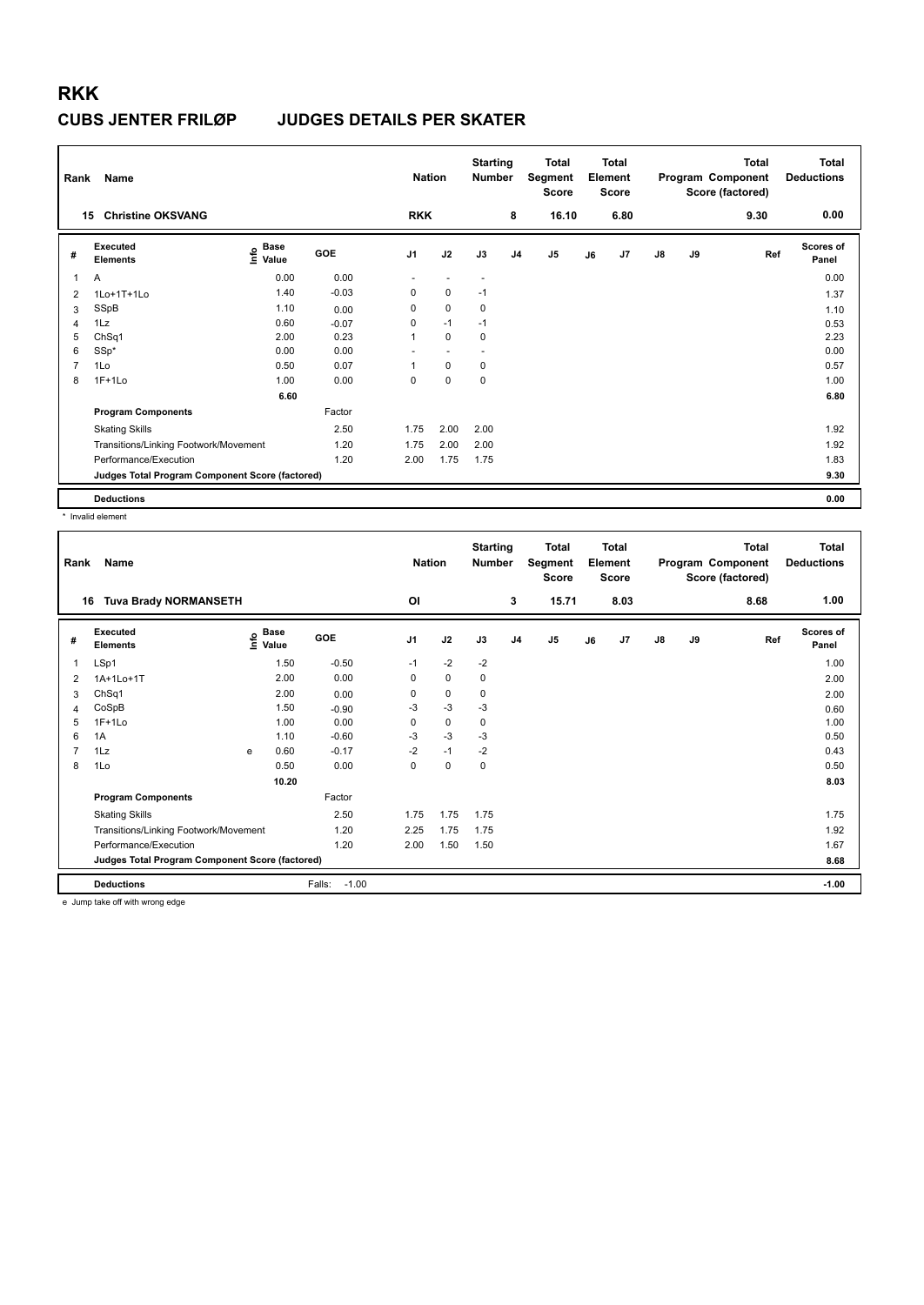| Rank           | Name                                            |                                    |            | <b>Nation</b>  |      | <b>Starting</b><br>Number |                | Total<br>Segment<br><b>Score</b> |    | Total<br>Element<br><b>Score</b> |               |    | <b>Total</b><br>Program Component<br>Score (factored) | Total<br><b>Deductions</b> |
|----------------|-------------------------------------------------|------------------------------------|------------|----------------|------|---------------------------|----------------|----------------------------------|----|----------------------------------|---------------|----|-------------------------------------------------------|----------------------------|
| 17             | <b>Lotte SCHIBBYE</b>                           |                                    |            | <b>OI</b>      |      |                           | 10             | 15.68                            |    | 6.78                             |               |    | 8.90                                                  | 0.00                       |
| #              | Executed<br><b>Elements</b>                     | <b>Base</b><br>$\frac{6}{5}$ Value | <b>GOE</b> | J <sub>1</sub> | J2   | J3                        | J <sub>4</sub> | J <sub>5</sub>                   | J6 | J <sub>7</sub>                   | $\mathsf{J}8$ | J9 | Ref                                                   | <b>Scores of</b><br>Panel  |
| 1              | 1F                                              | 0.50                               | 0.07       | 0              | 0    | 1                         |                |                                  |    |                                  |               |    |                                                       | 0.57                       |
| 2              | 1A                                              | 1.10                               | $-0.60$    | -3             | $-3$ | $-3$                      |                |                                  |    |                                  |               |    |                                                       | 0.50                       |
| 3              | SSp1                                            | 1.30                               | $-0.40$    | $-2$           | $-2$ | $\mathbf 0$               |                |                                  |    |                                  |               |    |                                                       | 0.90                       |
| $\overline{4}$ | ChSq1                                           | 2.00                               | $-0.17$    | 0              | $-1$ | 0                         |                |                                  |    |                                  |               |    |                                                       | 1.83                       |
| 5              | 1Lz+1A<<+SEQ                                    | 0.48                               | $-0.27$    | -3             | $-2$ | -3                        |                |                                  |    |                                  |               |    |                                                       | 0.21                       |
| 6              | 1Lo                                             | 0.50                               | 0.00       | 0              | 0    | 0                         |                |                                  |    |                                  |               |    |                                                       | 0.50                       |
| 7              | CoSp1                                           | 1.70                               | $-0.20$    | $-2$           | 0    | 0                         |                |                                  |    |                                  |               |    |                                                       | 1.50                       |
| 8              | $1F+1Lo$                                        | 1.00                               | $-0.23$    | $-3$           | $-2$ | $-2$                      |                |                                  |    |                                  |               |    |                                                       | 0.77                       |
|                |                                                 | 8.58                               |            |                |      |                           |                |                                  |    |                                  |               |    |                                                       | 6.78                       |
|                | <b>Program Components</b>                       |                                    | Factor     |                |      |                           |                |                                  |    |                                  |               |    |                                                       |                            |
|                | <b>Skating Skills</b>                           |                                    | 2.50       | 1.75           | 1.75 | 2.25                      |                |                                  |    |                                  |               |    |                                                       | 1.92                       |
|                | Transitions/Linking Footwork/Movement           |                                    | 1.20       | 1.75           | 1.75 | 2.00                      |                |                                  |    |                                  |               |    |                                                       | 1.83                       |
|                | Performance/Execution                           |                                    | 1.20       | 1.50           | 1.50 | 1.75                      |                |                                  |    |                                  |               |    |                                                       | 1.58                       |
|                | Judges Total Program Component Score (factored) |                                    |            |                |      |                           |                |                                  |    |                                  |               |    |                                                       | 8.90                       |
|                | <b>Deductions</b>                               |                                    |            |                |      |                           |                |                                  |    |                                  |               |    |                                                       | 0.00                       |

| Rank           | Name                                            |                   |         | <b>Nation</b>  |             | <b>Starting</b><br><b>Number</b> |                | <b>Total</b><br>Segment<br><b>Score</b> |    | <b>Total</b><br>Element<br><b>Score</b> |               |    | <b>Total</b><br>Program Component<br>Score (factored) | <b>Total</b><br><b>Deductions</b> |
|----------------|-------------------------------------------------|-------------------|---------|----------------|-------------|----------------------------------|----------------|-----------------------------------------|----|-----------------------------------------|---------------|----|-------------------------------------------------------|-----------------------------------|
| 18             | <b>Iselin NYGARD</b>                            |                   |         | <b>TT</b>      |             |                                  | 29             | 15.11                                   |    | 6.43                                    |               |    | 8.68                                                  | 0.00                              |
| #              | Executed<br><b>Elements</b>                     | e Base<br>⊆ Value | GOE     | J <sub>1</sub> | J2          | J3                               | J <sub>4</sub> | J <sub>5</sub>                          | J6 | J <sub>7</sub>                          | $\mathsf{J}8$ | J9 | Ref                                                   | <b>Scores of</b><br>Panel         |
| 1              | 1F                                              | 0.50              | 0.00    | 0              | $\mathbf 0$ | $\mathbf 0$                      |                |                                         |    |                                         |               |    |                                                       | 0.50                              |
| 2              | 1Lo+1Lo                                         | 1.00              | 0.00    | 0              | $\mathbf 0$ | 0                                |                |                                         |    |                                         |               |    |                                                       | 1.00                              |
| 3              | SSpB                                            | 1.10              | 0.00    | 0              | $\pmb{0}$   | 0                                |                |                                         |    |                                         |               |    |                                                       | 1.10                              |
| 4              | $1F+1Lo$                                        | 1.00              | 0.00    | 0              | 0           | 0                                |                |                                         |    |                                         |               |    |                                                       | 1.00                              |
| 5              | ChSq1                                           | 2.00              | $-0.17$ | 0              | $-1$        | 0                                |                |                                         |    |                                         |               |    |                                                       | 1.83                              |
| 6              | 1S                                              | 0.40              | 0.07    |                | $\mathbf 0$ | 0                                |                |                                         |    |                                         |               |    |                                                       | 0.47                              |
| $\overline{7}$ | 1Lz                                             | 0.60              | $-0.07$ | $\Omega$       | $-2$        | 0                                |                |                                         |    |                                         |               |    |                                                       | 0.53                              |
| 8              | cosp0                                           | 0.00              | 0.00    | ٠              |             |                                  |                |                                         |    |                                         |               |    |                                                       | 0.00                              |
|                |                                                 | 6.60              |         |                |             |                                  |                |                                         |    |                                         |               |    |                                                       | 6.43                              |
|                | <b>Program Components</b>                       |                   | Factor  |                |             |                                  |                |                                         |    |                                         |               |    |                                                       |                                   |
|                | <b>Skating Skills</b>                           |                   | 2.50    | 1.50           | 1.75        | 2.00                             |                |                                         |    |                                         |               |    |                                                       | 1.75                              |
|                | Transitions/Linking Footwork/Movement           |                   | 1.20    | 1.25           | 2.00        | 1.75                             |                |                                         |    |                                         |               |    |                                                       | 1.67                              |
|                | Performance/Execution                           |                   | 1.20    | 2.00           | 1.75        | 2.00                             |                |                                         |    |                                         |               |    |                                                       | 1.92                              |
|                | Judges Total Program Component Score (factored) |                   |         |                |             |                                  |                |                                         |    |                                         |               |    |                                                       | 8.68                              |
|                | <b>Deductions</b>                               |                   |         |                |             |                                  |                |                                         |    |                                         |               |    |                                                       | 0.00                              |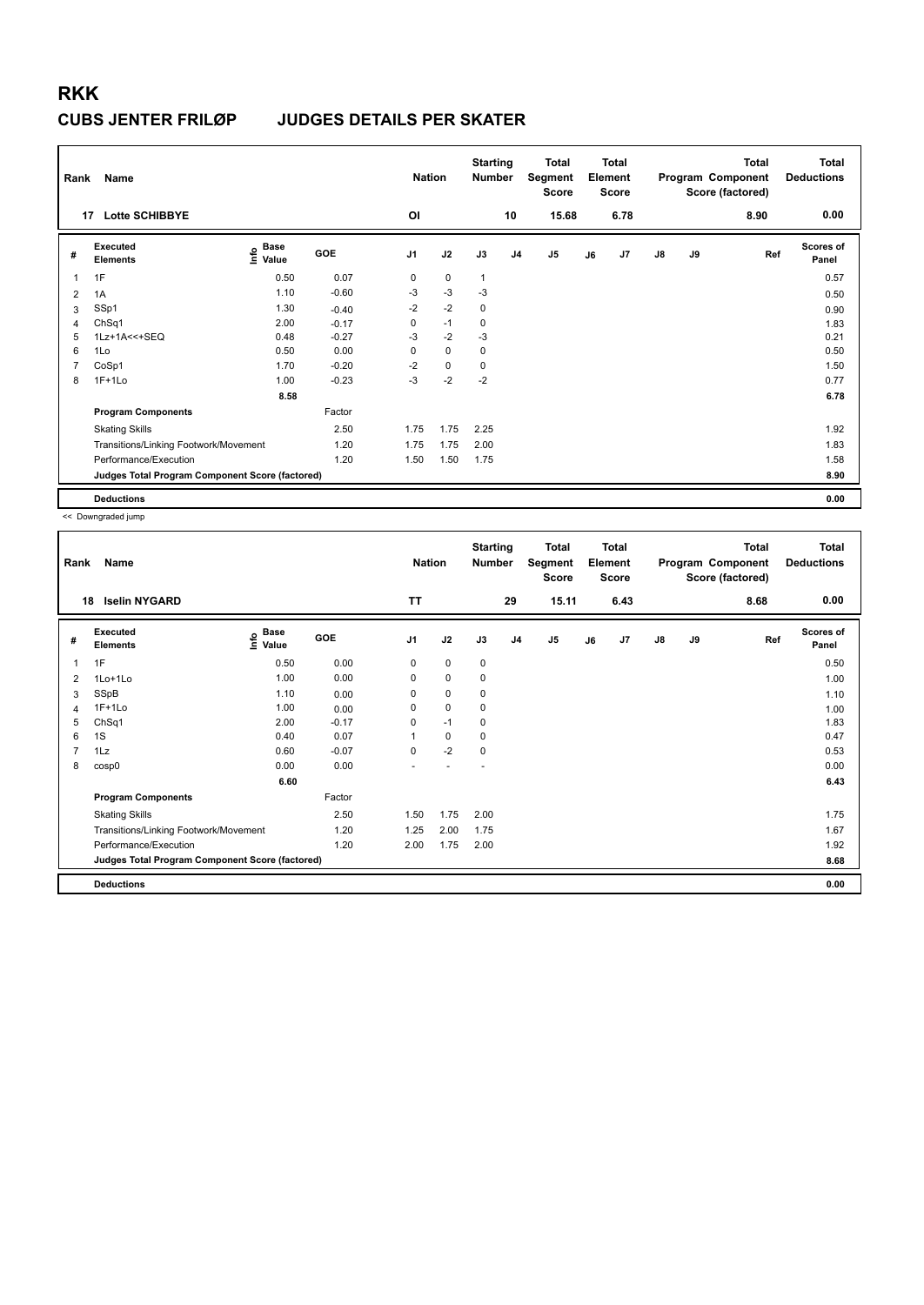# **RKK CUBS JENTER FRILØP**

| Rank           | Name                                            |                                  |         | <b>Nation</b>  |             | <b>Starting</b><br><b>Number</b> |                | <b>Total</b><br>Segment<br><b>Score</b> |    | <b>Total</b><br>Element<br><b>Score</b> |               |    | <b>Total</b><br>Program Component<br>Score (factored) | <b>Total</b><br><b>Deductions</b> |
|----------------|-------------------------------------------------|----------------------------------|---------|----------------|-------------|----------------------------------|----------------|-----------------------------------------|----|-----------------------------------------|---------------|----|-------------------------------------------------------|-----------------------------------|
| 19             | <b>Katrine BORGEN</b>                           |                                  |         | <b>GKK</b>     |             |                                  | 19             | 15.09                                   |    | 7.24                                    |               |    | 7.85                                                  | 0.00                              |
| #              | Executed<br><b>Elements</b>                     | <b>Base</b><br>e Base<br>⊆ Value | GOE     | J <sub>1</sub> | J2          | J3                               | J <sub>4</sub> | J <sub>5</sub>                          | J6 | J7                                      | $\mathsf{J}8$ | J9 | Ref                                                   | <b>Scores of</b><br>Panel         |
| 1              | 1A<<                                            | 0.00                             | 0.00    |                |             |                                  |                |                                         |    |                                         |               |    |                                                       | 0.00                              |
| 2              | CCoSpb                                          | 1.70                             | $-0.30$ | $-1$           | $-2$        | $\pmb{0}$                        |                |                                         |    |                                         |               |    |                                                       | 1.40                              |
| 3              | 1Lz+1Lo                                         | 1.10                             | $-0.03$ | 0              | $-1$        | 0                                |                |                                         |    |                                         |               |    |                                                       | 1.07                              |
| $\overline{4}$ | 1f                                              | 0.50                             | 0.00    | 0              | $\mathbf 0$ | 0                                |                |                                         |    |                                         |               |    |                                                       | 0.50                              |
| 5              | ChSq1                                           | 2.00                             | $-0.50$ | $-1$           | $-1$        | $-1$                             |                |                                         |    |                                         |               |    |                                                       | 1.50                              |
| 6              | 1F+1Lo+1T                                       | 1.40                             | $-0.03$ | 0              | $-1$        | 0                                |                |                                         |    |                                         |               |    |                                                       | 1.37                              |
| 7              | SSpb                                            | 1.10                             | $-0.20$ | $-1$           | $\mathbf 0$ | $-1$                             |                |                                         |    |                                         |               |    |                                                       | 0.90                              |
| 8              | 1Lo                                             | 0.50                             | 0.00    | 0              | $\mathbf 0$ | 0                                |                |                                         |    |                                         |               |    |                                                       | 0.50                              |
|                |                                                 | 8.30                             |         |                |             |                                  |                |                                         |    |                                         |               |    |                                                       | 7.24                              |
|                | <b>Program Components</b>                       |                                  | Factor  |                |             |                                  |                |                                         |    |                                         |               |    |                                                       |                                   |
|                | <b>Skating Skills</b>                           |                                  | 2.50    | 1.25           | 1.75        | 1.75                             |                |                                         |    |                                         |               |    |                                                       | 1.58                              |
|                | Transitions/Linking Footwork/Movement           |                                  | 1.20    | 1.25           | 2.00        | 1.25                             |                |                                         |    |                                         |               |    |                                                       | 1.50                              |
|                | Performance/Execution                           |                                  | 1.20    | 1.50           | 2.25        | 1.50                             |                |                                         |    |                                         |               |    |                                                       | 1.75                              |
|                | Judges Total Program Component Score (factored) |                                  |         |                |             |                                  |                |                                         |    |                                         |               |    |                                                       | 7.85                              |
|                | <b>Deductions</b>                               |                                  |         |                |             |                                  |                |                                         |    |                                         |               |    |                                                       | 0.00                              |

<< Downgraded jump

| Rank | Name                                            |                                           |         | <b>Nation</b>  |           | <b>Starting</b><br><b>Number</b> |                | <b>Total</b><br>Segment<br><b>Score</b> |    | <b>Total</b><br>Element<br><b>Score</b> |               |    | <b>Total</b><br>Program Component<br>Score (factored) | Total<br><b>Deductions</b> |
|------|-------------------------------------------------|-------------------------------------------|---------|----------------|-----------|----------------------------------|----------------|-----------------------------------------|----|-----------------------------------------|---------------|----|-------------------------------------------------------|----------------------------|
| 20   | Lise Andrea BJØRKLI RAMBERG                     |                                           |         | <b>FKK</b>     |           |                                  | 15             | 14.91                                   |    | 7.86                                    |               |    | 7.05                                                  | 0.00                       |
| #    | Executed<br><b>Elements</b>                     | $\frac{e}{E}$ Base<br>$\frac{E}{E}$ Value | GOE     | J <sub>1</sub> | J2        | J3                               | J <sub>4</sub> | J5                                      | J6 | J <sub>7</sub>                          | $\mathsf{J}8$ | J9 | Ref                                                   | Scores of<br>Panel         |
| 1    | 1A<<                                            | 0.00                                      | 0.00    |                |           | $\overline{\phantom{a}}$         |                |                                         |    |                                         |               |    |                                                       | 0.00                       |
| 2    | 1F+1Lo+1T                                       | 1.40                                      | $-0.07$ | 0              | $-1$      | $-1$                             |                |                                         |    |                                         |               |    |                                                       | 1.33                       |
| 3    | CoSp1                                           | 1.70                                      | $-0.10$ | $\Omega$       | $-1$      | 0                                |                |                                         |    |                                         |               |    |                                                       | 1.60                       |
| 4    | 1Lz                                             | 0.60                                      | $-0.07$ | $-1$           | $-1$      | 0                                |                |                                         |    |                                         |               |    |                                                       | 0.53                       |
| 5    | 1Lo+1Lo                                         | 1.00                                      | $-0.10$ | $-1$           | $-1$      | $-1$                             |                |                                         |    |                                         |               |    |                                                       | 0.90                       |
| 6    | 1S                                              | 0.40                                      | 0.00    | 0              | 0         | 0                                |                |                                         |    |                                         |               |    |                                                       | 0.40                       |
| 7    | ChSq1                                           | 2.00                                      | 0.00    | 0              | 0         | 0                                |                |                                         |    |                                         |               |    |                                                       | 2.00                       |
| 8    | SSpB                                            | 1.10                                      | 0.00    | 0              | $\pmb{0}$ | 0                                |                |                                         |    |                                         |               |    |                                                       | 1.10                       |
|      |                                                 | 8.20                                      |         |                |           |                                  |                |                                         |    |                                         |               |    |                                                       | 7.86                       |
|      | <b>Program Components</b>                       |                                           | Factor  |                |           |                                  |                |                                         |    |                                         |               |    |                                                       |                            |
|      | <b>Skating Skills</b>                           |                                           | 2.50    | 1.25           | 1.50      | 1.50                             |                |                                         |    |                                         |               |    |                                                       | 1.42                       |
|      | Transitions/Linking Footwork/Movement           |                                           | 1.20    | 1.25           | 1.75      | 1.50                             |                |                                         |    |                                         |               |    |                                                       | 1.50                       |
|      | Performance/Execution                           |                                           | 1.20    | 1.25           | 1.50      | 1.50                             |                |                                         |    |                                         |               |    |                                                       | 1.42                       |
|      | Judges Total Program Component Score (factored) |                                           |         |                |           |                                  |                |                                         |    |                                         |               |    |                                                       | 7.05                       |
|      | <b>Deductions</b>                               |                                           |         |                |           |                                  |                |                                         |    |                                         |               |    |                                                       | 0.00                       |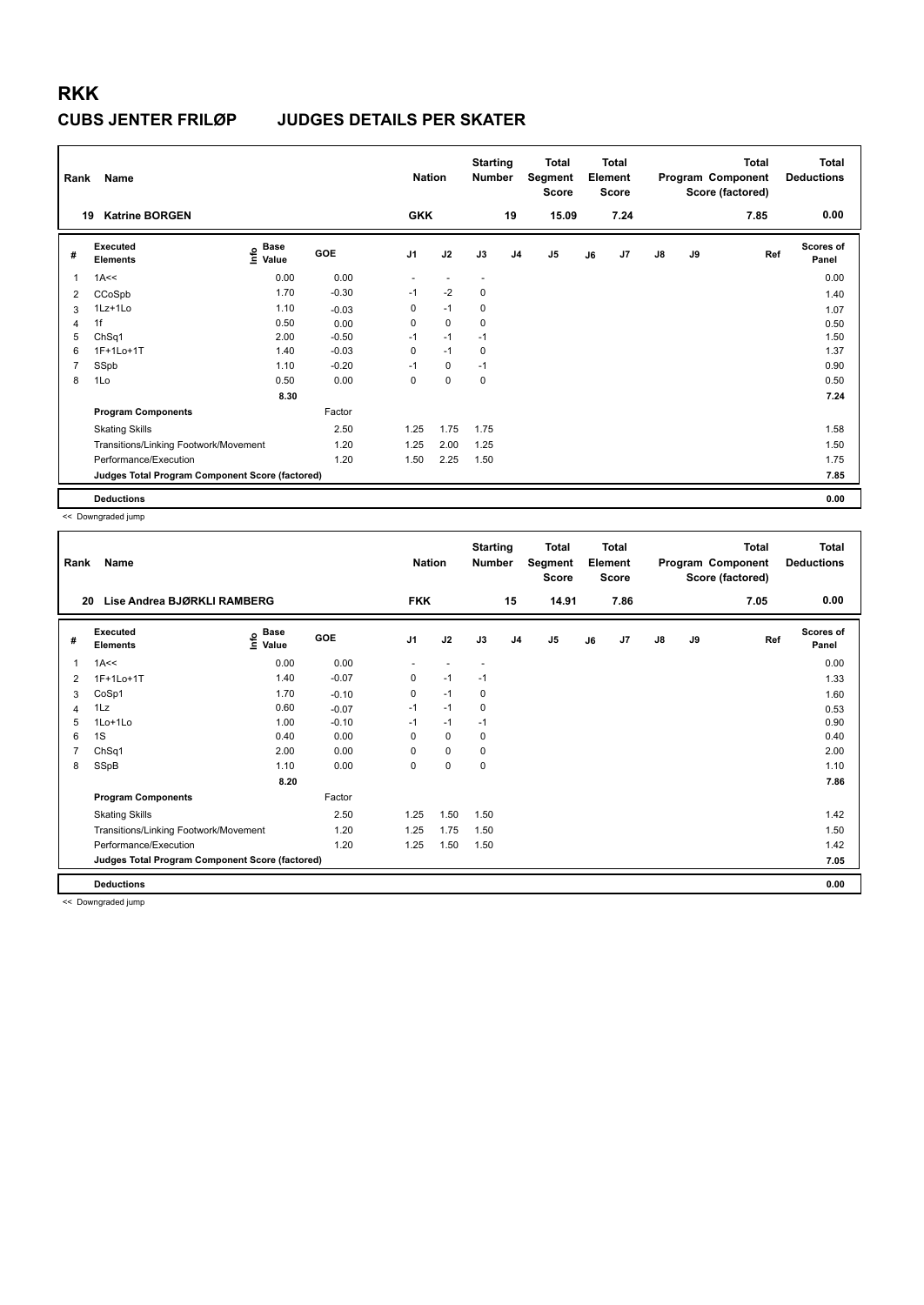| Rank                | Name                                                                     |                                  |                    | <b>Nation</b> |              | <b>Starting</b><br>Number |                | <b>Total</b><br>Segment<br><b>Score</b> |    | <b>Total</b><br>Element<br><b>Score</b> |    |    | <b>Total</b><br>Program Component<br>Score (factored) | <b>Total</b><br><b>Deductions</b> |
|---------------------|--------------------------------------------------------------------------|----------------------------------|--------------------|---------------|--------------|---------------------------|----------------|-----------------------------------------|----|-----------------------------------------|----|----|-------------------------------------------------------|-----------------------------------|
|                     | 21 Astrid EGTVEDT                                                        |                                  |                    | <b>TT</b>     |              |                           | 21             | 14.12                                   |    | 6.27                                    |    |    | 7.85                                                  | 0.00                              |
| #                   | <b>Executed</b><br><b>Elements</b>                                       | <b>Base</b><br>e Base<br>⊆ Value | GOE                | J1            | J2           | J3                        | J <sub>4</sub> | J5                                      | J6 | J7                                      | J8 | J9 | Ref                                                   | <b>Scores of</b><br>Panel         |
| $\mathbf{1}$        | 1Lo                                                                      | 0.50                             | 0.00               | 0             | $\mathbf 0$  | 0                         |                |                                         |    |                                         |    |    |                                                       | 0.50                              |
| $\overline{2}$      | SSpB                                                                     | 1.10                             | 0.17               | 0             | $\mathbf{1}$ | 0                         |                |                                         |    |                                         |    |    |                                                       | 1.27                              |
| 3                   | 1Lz+1Lo+1T                                                               | 1.50                             | 0.00               | 0             | $\mathbf 0$  | $\mathbf 0$               |                |                                         |    |                                         |    |    |                                                       | 1.50                              |
| $\overline{4}$      | $1F+1T$                                                                  | 0.90                             | 0.00               | 0             | 0            | 0                         |                |                                         |    |                                         |    |    |                                                       | 0.90                              |
| 5                   | 1S                                                                       | 0.40                             | 0.00               | 0             | 0            | 0                         |                |                                         |    |                                         |    |    |                                                       | 0.40                              |
| 6                   | 1F                                                                       | 0.50                             | 0.00               | 0             | 0            | $\mathbf 0$               |                |                                         |    |                                         |    |    |                                                       | 0.50                              |
| $\overline{7}$      | <b>USpB</b>                                                              | 1.00                             | $-0.30$            | $-1$          | $-1$         | $-1$                      |                |                                         |    |                                         |    |    |                                                       | 0.70                              |
| 8                   | ChSq1                                                                    | 2.00                             | $-1.50$            | $-3$          | $-3$         | $-3$                      |                |                                         |    |                                         |    |    |                                                       | 0.50                              |
|                     |                                                                          | 7.90                             |                    |               |              |                           |                |                                         |    |                                         |    |    |                                                       | 6.27                              |
|                     | <b>Program Components</b>                                                |                                  | Factor             |               |              |                           |                |                                         |    |                                         |    |    |                                                       |                                   |
|                     | <b>Skating Skills</b>                                                    |                                  | 2.50               | 1.25          | 1.75         | 1.50                      |                |                                         |    |                                         |    |    |                                                       | 1.50                              |
|                     | Transitions/Linking Footwork/Movement                                    |                                  | 1.20               | 1.50          | 2.00         | 1.25                      |                |                                         |    |                                         |    |    |                                                       | 1.58                              |
|                     | Performance/Execution                                                    |                                  | 1.20               | 1.50          | 2.25         | 1.75                      |                |                                         |    |                                         |    |    |                                                       | 1.83                              |
|                     | Judges Total Program Component Score (factored)                          |                                  |                    |               |              |                           |                |                                         |    |                                         |    |    |                                                       | 7.85                              |
|                     |                                                                          |                                  |                    |               |              |                           |                |                                         |    |                                         |    |    |                                                       |                                   |
|                     | <b>Deductions</b>                                                        |                                  |                    |               |              |                           |                |                                         |    |                                         |    |    |                                                       | 0.00                              |
|                     |                                                                          |                                  |                    |               |              |                           |                |                                         |    |                                         |    |    |                                                       |                                   |
| Rank                | Name                                                                     |                                  |                    | <b>Nation</b> |              | <b>Starting</b><br>Number |                | <b>Total</b><br>Segment<br><b>Score</b> |    | <b>Total</b><br>Element<br><b>Score</b> |    |    | <b>Total</b><br>Program Component<br>Score (factored) | <b>Total</b><br><b>Deductions</b> |
|                     | 22 Ingrid M SAGBERG                                                      |                                  |                    | <b>BKK</b>    |              |                           | 11             | 13.24                                   |    | 6.41                                    |    |    | 6.83                                                  | 0.00                              |
| #                   | <b>Executed</b><br><b>Elements</b>                                       | e Base<br>E Value                | GOE                | J1            | J2           | J3                        | J <sub>4</sub> | J <sub>5</sub>                          | J6 | J7                                      | J8 | J9 | Ref                                                   | Scores of<br>Panel                |
| 1                   | 1S                                                                       | 0.40                             | 0.00               | 0             | $\pmb{0}$    | $\pmb{0}$                 |                |                                         |    |                                         |    |    |                                                       | 0.40                              |
| $\overline{2}$      | 1F+1Lo+1T                                                                | 1.40                             | $-0.13$            | $-1$          | $-1$         | $-2$                      |                |                                         |    |                                         |    |    |                                                       |                                   |
|                     | <b>USpB</b>                                                              | 1.00                             |                    | 0             | $-1$         | 0                         |                |                                         |    |                                         |    |    |                                                       | 1.27                              |
| 3                   | ChSq1                                                                    | 2.00                             | $-0.10$            | $-1$          | $-1$         | $-1$                      |                |                                         |    |                                         |    |    |                                                       | 0.90                              |
| $\overline{4}$<br>5 | 1Lo+1Lo                                                                  | 1.00                             | $-0.50$<br>$-0.03$ | $-1$          | $\mathbf 0$  | $\mathbf 0$               |                |                                         |    |                                         |    |    |                                                       | 1.50<br>0.97                      |
| 6                   | 1F                                                                       | 0.50                             | $-0.03$            | 0             | $\mathbf 0$  | $-1$                      |                |                                         |    |                                         |    |    |                                                       | 0.47                              |
| $\overline{7}$      | SSpB                                                                     | 1.10                             | $-0.60$            | $-2$          | $-2$         | $-2$                      |                |                                         |    |                                         |    |    |                                                       | 0.50                              |
| 8                   | 1Lz                                                                      | 0.60<br>е                        | $-0.20$            | $-2$          | $-2$         | $-2$                      |                |                                         |    |                                         |    |    |                                                       | 0.40                              |
|                     |                                                                          | 8.00                             |                    |               |              |                           |                |                                         |    |                                         |    |    |                                                       | 6.41                              |
|                     | <b>Program Components</b>                                                |                                  | Factor             |               |              |                           |                |                                         |    |                                         |    |    |                                                       |                                   |
|                     |                                                                          |                                  | 2.50               | 1.00          | 1.50         | 1.50                      |                |                                         |    |                                         |    |    |                                                       | 1.33                              |
|                     | <b>Skating Skills</b>                                                    |                                  |                    |               |              |                           |                |                                         |    |                                         |    |    |                                                       |                                   |
|                     | Transitions/Linking Footwork/Movement                                    |                                  | 1.20               | 1.00          | 1.50         | 1.50                      |                |                                         |    |                                         |    |    |                                                       | 1.33                              |
|                     | Performance/Execution<br>Judges Total Program Component Score (factored) |                                  | 1.20               | 1.25          | 1.75         | 1.75                      |                |                                         |    |                                         |    |    |                                                       | 1.58<br>6.83                      |

**Deductions 0.00**

e Jump take off with wrong edge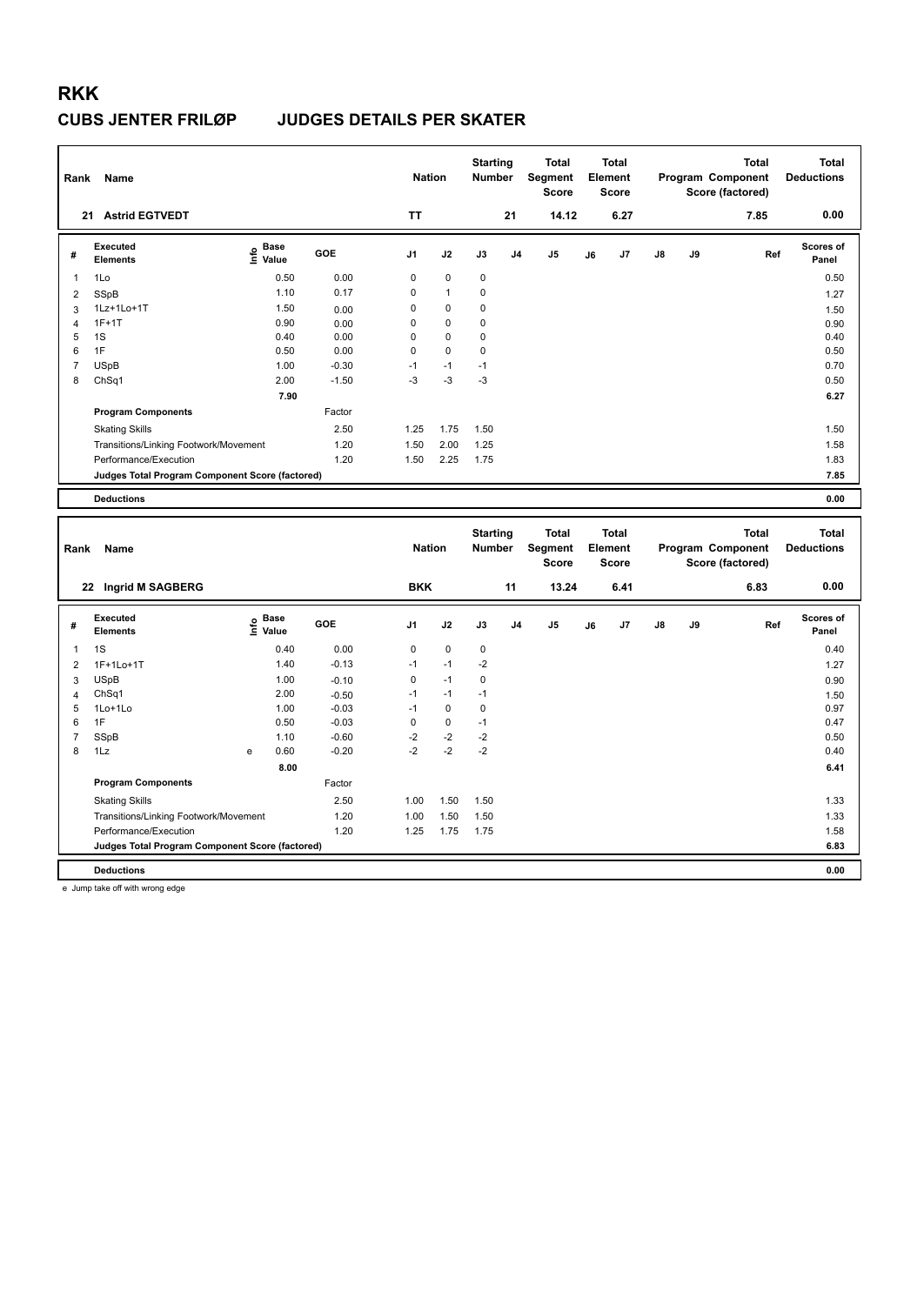| Rank           | Name                                                           |                   |                 | <b>Nation</b>     |                | <b>Starting</b><br><b>Number</b> |                | <b>Total</b><br>Segment<br><b>Score</b> |    | Total<br>Element<br><b>Score</b>        |    |    | <b>Total</b><br>Program Component<br>Score (factored) | <b>Total</b><br><b>Deductions</b> |
|----------------|----------------------------------------------------------------|-------------------|-----------------|-------------------|----------------|----------------------------------|----------------|-----------------------------------------|----|-----------------------------------------|----|----|-------------------------------------------------------|-----------------------------------|
|                | 23 Johanne Bang NES                                            |                   |                 | <b>AKK</b>        |                |                                  | 20             | 12.72                                   |    | 5.77                                    |    |    | 6.95                                                  | 0.00                              |
| #              | <b>Executed</b><br><b>Elements</b>                             | e Base<br>E Value | GOE             | J <sub>1</sub>    | J2             | J3                               | J <sub>4</sub> | J5                                      | J6 | J7                                      | J8 | J9 | Ref                                                   | Scores of<br>Panel                |
| $\mathbf{1}$   | 1Lz+1Lo+1T                                                     | 1.50              | $-0.07$         | 0                 | $-1$           | $-1$                             |                |                                         |    |                                         |    |    |                                                       | 1.43                              |
| $\overline{2}$ | 1A                                                             | 1.10              | $-0.33$         | $-1$              | $-2$           | $-2$                             |                |                                         |    |                                         |    |    |                                                       | 0.77                              |
| 3              | csp0                                                           | 0.00              | 0.00            | $\sim$            | $\overline{a}$ | $\overline{a}$                   |                |                                         |    |                                         |    |    |                                                       | 0.00                              |
| $\overline{4}$ | ChSq1                                                          | 2.00              | $-0.83$         | $-1$              | $-2$           | $-2$                             |                |                                         |    |                                         |    |    |                                                       | 1.17                              |
| 5              | 1Lo                                                            | 0.50              | 0.00            | $\mathsf 0$       | 0              | 0                                |                |                                         |    |                                         |    |    |                                                       | 0.50                              |
| 6              | 1S                                                             | 0.40              | 0.00            | 0                 | 0              | 0                                |                |                                         |    |                                         |    |    |                                                       | 0.40                              |
| $\overline{7}$ | 1T                                                             | 0.40              | 0.00            | $\mathsf 0$       | 0              | 0                                |                |                                         |    |                                         |    |    |                                                       | 0.40                              |
| 8              | SSpB                                                           | 1.10              | 0.00            | $\mathbf 0$       | $\mathbf 0$    | 0                                |                |                                         |    |                                         |    |    |                                                       | 1.10                              |
|                |                                                                | 7.00              |                 |                   |                |                                  |                |                                         |    |                                         |    |    |                                                       | 5.77                              |
|                | <b>Program Components</b>                                      |                   | Factor          |                   |                |                                  |                |                                         |    |                                         |    |    |                                                       |                                   |
|                | <b>Skating Skills</b>                                          |                   | 2.50            | 1.50              | 1.50           | 1.50                             |                |                                         |    |                                         |    |    |                                                       | 1.50                              |
|                | Transitions/Linking Footwork/Movement                          |                   | 1.20            | 1.50              | 1.50           | 1.25                             |                |                                         |    |                                         |    |    |                                                       | 1.42                              |
|                | Performance/Execution                                          |                   | 1.20            | 1.25              | 1.25           | 1.25                             |                |                                         |    |                                         |    |    |                                                       | 1.25                              |
|                | <b>Judges Total Program Component Score (factored)</b>         |                   |                 |                   |                |                                  |                |                                         |    |                                         |    |    |                                                       | 6.95                              |
|                | <b>Deductions</b>                                              |                   |                 |                   |                |                                  |                |                                         |    |                                         |    |    |                                                       | 0.00                              |
|                |                                                                |                   |                 |                   |                |                                  |                |                                         |    |                                         |    |    |                                                       |                                   |
|                |                                                                |                   |                 |                   |                |                                  |                |                                         |    |                                         |    |    |                                                       |                                   |
| Rank           | Name                                                           |                   |                 | <b>Nation</b>     |                | <b>Starting</b><br>Number        |                | <b>Total</b><br>Segment<br><b>Score</b> |    | <b>Total</b><br>Element<br><b>Score</b> |    |    | <b>Total</b><br>Program Component                     | <b>Total</b><br><b>Deductions</b> |
|                | 24 Annika ISAKSEN                                              |                   |                 | <b>GKK</b>        |                |                                  | $\mathbf 2$    | 12.07                                   |    | 5.64                                    |    |    | Score (factored)<br>6.43                              | 0.00                              |
|                |                                                                |                   |                 |                   |                |                                  |                |                                         |    |                                         |    |    |                                                       |                                   |
| #              | <b>Executed</b><br><b>Elements</b>                             |                   | GOE             | J1                | J2             | J3                               | J <sub>4</sub> | J5                                      | J6 | J7                                      | J8 | J9 | Ref                                                   | Scores of<br>Panel                |
|                |                                                                | $rac{e}{E}$ Base  |                 |                   |                |                                  |                |                                         |    |                                         |    |    |                                                       |                                   |
| 1              | 1A<                                                            | 0.80              | $-0.40$         | $-2$              | $-2$           | $-2$                             |                |                                         |    |                                         |    |    |                                                       | 0.40                              |
| $\overline{2}$ | SSp1                                                           | 1.30              | 0.00            | $\mathbf 0$       | $\mathbf 0$    | 0                                |                |                                         |    |                                         |    |    |                                                       | 1.30                              |
| 3              | 1F+1Lo+1T                                                      | 1.40              | 0.00            | 0                 | 0              | 0                                |                |                                         |    |                                         |    |    |                                                       | 1.40                              |
| 4              | 1F                                                             | 0.50              | $-0.03$         | $\mathsf 0$<br>÷. | 0<br>÷,        | $-1$<br>$\sim$                   |                |                                         |    |                                         |    |    |                                                       | 0.47                              |
| 5<br>6         | ChSq0<br>1F                                                    | 0.00<br>0.50      | 0.00<br>$-0.03$ | $\mathbf 0$       | 0              | $-1$                             |                |                                         |    |                                         |    |    |                                                       | 0.00<br>0.47                      |
| 7              | 1Lo+1Lo                                                        | 1.00              | 0.00            | 0                 | 0              | $\mathbf 0$                      |                |                                         |    |                                         |    |    |                                                       | 1.00                              |
| 8              | <b>USpB</b>                                                    | 1.00              | $-0.40$         | $-2$              | $-1$           | $-1$                             |                |                                         |    |                                         |    |    |                                                       | 0.60                              |
|                |                                                                | 6.50              |                 |                   |                |                                  |                |                                         |    |                                         |    |    |                                                       | 5.64                              |
|                | <b>Program Components</b>                                      |                   | Factor          |                   |                |                                  |                |                                         |    |                                         |    |    |                                                       |                                   |
|                |                                                                |                   | 2.50            | 1.25              | 1.25           | 1.25                             |                |                                         |    |                                         |    |    |                                                       | 1.25                              |
|                | <b>Skating Skills</b>                                          |                   | 1.20            | 1.25              | 1.50           | 1.50                             |                |                                         |    |                                         |    |    |                                                       | 1.42                              |
|                | Transitions/Linking Footwork/Movement<br>Performance/Execution |                   | 1.20            | 1.00              | 1.50           | 1.50                             |                |                                         |    |                                         |    |    |                                                       | 1.33                              |
|                | Judges Total Program Component Score (factored)                |                   |                 |                   |                |                                  |                |                                         |    |                                         |    |    |                                                       | 6.43                              |

< Under-rotated jump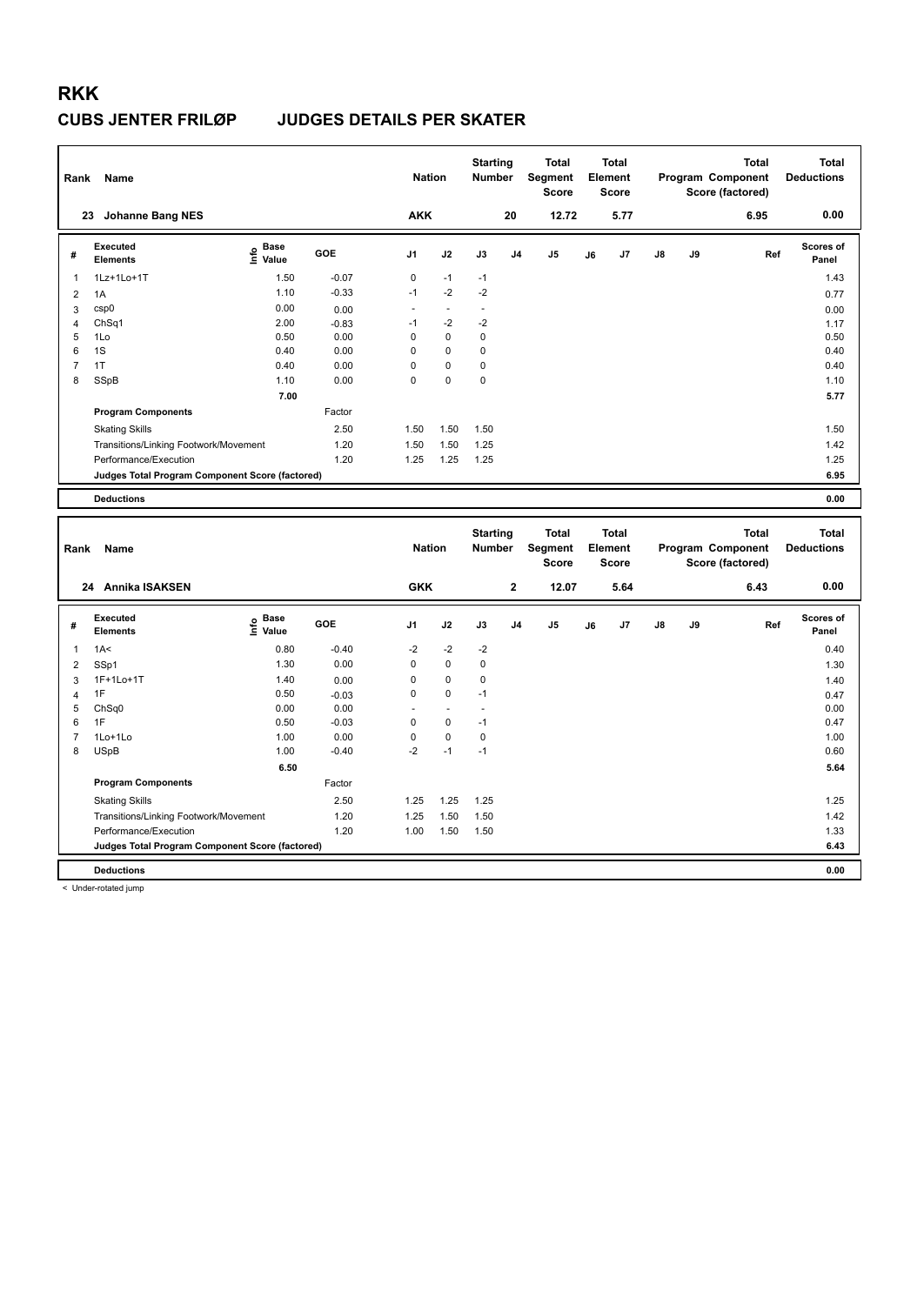| Rank | Name                                            |   |                                           |         | <b>Nation</b>  |      | <b>Starting</b><br>Number |                | <b>Total</b><br>Segment<br><b>Score</b> |    | <b>Total</b><br>Element<br><b>Score</b> |               |    | <b>Total</b><br>Program Component<br>Score (factored) | <b>Total</b><br><b>Deductions</b> |
|------|-------------------------------------------------|---|-------------------------------------------|---------|----------------|------|---------------------------|----------------|-----------------------------------------|----|-----------------------------------------|---------------|----|-------------------------------------------------------|-----------------------------------|
|      | <b>AgnesTherese DERVO</b><br>25                 |   |                                           |         | <b>RKK</b>     |      |                           | 26             | 11.20                                   |    | 5.07                                    |               |    | 6.13                                                  | 0.00                              |
| #    | <b>Executed</b><br><b>Elements</b>              |   | $\frac{e}{E}$ Base<br>$\frac{E}{E}$ Value | GOE     | J <sub>1</sub> | J2   | J3                        | J <sub>4</sub> | J <sub>5</sub>                          | J6 | J7                                      | $\mathsf{J}8$ | J9 | Ref                                                   | <b>Scores of</b><br>Panel         |
| 1    | 1F                                              |   | 0.50                                      | 0.00    | 0              | 0    | 0                         |                |                                         |    |                                         |               |    |                                                       | 0.50                              |
| 2    | <b>USpB</b>                                     |   | 1.00                                      | $-0.60$ | $-2$           | $-2$ | $-2$                      |                |                                         |    |                                         |               |    |                                                       | 0.40                              |
| 3    | ChSq1                                           |   | 2.00                                      | $-0.50$ | 0              | $-2$ | $-1$                      |                |                                         |    |                                         |               |    |                                                       | 1.50                              |
| 4    | 1T+1T+1Lo                                       |   | 1.30                                      | $-0.13$ | $-1$           | $-2$ | $-1$                      |                |                                         |    |                                         |               |    |                                                       | 1.17                              |
| 5    | 1Lz                                             | e | 0.60                                      | $-0.17$ | $-2$           | $-1$ | $-2$                      |                |                                         |    |                                         |               |    |                                                       | 0.43                              |
| 6    | 1Lo+1Lo                                         |   | 1.00                                      | $-0.30$ | $-3$           | $-3$ | $-3$                      |                |                                         |    |                                         |               |    |                                                       | 0.70                              |
| 7    | 1S                                              |   | 0.40                                      | $-0.03$ | 0              | $-1$ | 0                         |                |                                         |    |                                         |               |    |                                                       | 0.37                              |
| 8    | ssp0                                            |   | 0.00                                      | 0.00    |                |      |                           |                |                                         |    |                                         |               |    |                                                       | 0.00                              |
|      |                                                 |   | 6.80                                      |         |                |      |                           |                |                                         |    |                                         |               |    |                                                       | 5.07                              |
|      | <b>Program Components</b>                       |   |                                           | Factor  |                |      |                           |                |                                         |    |                                         |               |    |                                                       |                                   |
|      | <b>Skating Skills</b>                           |   |                                           | 2.50    | 1.00           | 1.25 | 1.75                      |                |                                         |    |                                         |               |    |                                                       | 1.33                              |
|      | Transitions/Linking Footwork/Movement           |   |                                           | 1.20    | 1.25           | 1.00 | 1.50                      |                |                                         |    |                                         |               |    |                                                       | 1.25                              |
|      | Performance/Execution                           |   |                                           | 1.20    | 1.00           | 1.00 | 1.25                      |                |                                         |    |                                         |               |    |                                                       | 1.08                              |
|      | Judges Total Program Component Score (factored) |   |                                           |         |                |      |                           |                |                                         |    |                                         |               |    |                                                       | 6.13                              |
|      | <b>Deductions</b>                               |   |                                           |         |                |      |                           |                |                                         |    |                                         |               |    |                                                       | 0.00                              |

e Jump take off with wrong edge

| Rank | Name                                            |                   |         | <b>Nation</b>  |             | <b>Starting</b><br>Number |                | <b>Total</b><br>Segment<br><b>Score</b> |    | <b>Total</b><br>Element<br><b>Score</b> |               |    | <b>Total</b><br>Program Component<br>Score (factored) | Total<br><b>Deductions</b> |
|------|-------------------------------------------------|-------------------|---------|----------------|-------------|---------------------------|----------------|-----------------------------------------|----|-----------------------------------------|---------------|----|-------------------------------------------------------|----------------------------|
| 26   | <b>Martine BERGH</b>                            |                   |         | <b>FKK</b>     |             |                           | 22             | 10.06                                   |    | 4.13                                    |               |    | 5.93                                                  | 0.00                       |
| #    | Executed<br><b>Elements</b>                     | e Base<br>⊆ Value | GOE     | J <sub>1</sub> | J2          | J3                        | J <sub>4</sub> | J <sub>5</sub>                          | J6 | J <sub>7</sub>                          | $\mathsf{J}8$ | J9 | Ref                                                   | <b>Scores of</b><br>Panel  |
| 1    | 1Lz                                             | 0.60              | $-0.13$ | $\mathbf 0$    | $-2$        | $-2$                      |                |                                         |    |                                         |               |    |                                                       | 0.47                       |
| 2    | <b>USpB</b>                                     | 1.00              | 0.00    | 0              | $\mathbf 0$ | 0                         |                |                                         |    |                                         |               |    |                                                       | 1.00                       |
| 3    | 1Lo                                             | 0.50              | 0.00    | $\Omega$       | $\mathbf 0$ | 0                         |                |                                         |    |                                         |               |    |                                                       | 0.50                       |
| 4    | 1F                                              | 0.50              | $-0.10$ | $-1$           | $-1$        | $-1$                      |                |                                         |    |                                         |               |    |                                                       | 0.40                       |
| 5    | ChSq1                                           | 2.00              | $-0.67$ | $-1$           | $-2$        | $-1$                      |                |                                         |    |                                         |               |    |                                                       | 1.33                       |
| 6    | $1$ Lo $+1$ Lo $<<$                             | 0.50              | $-0.30$ | -3             | $-3$        | $-3$                      |                |                                         |    |                                         |               |    |                                                       | 0.20                       |
| 7    | $1F+1T<<+1T<<$                                  | 0.50              | $-0.27$ | $-3$           | $-2$        | $-3$                      |                |                                         |    |                                         |               |    |                                                       | 0.23                       |
| 8    | SSp0                                            | 0.00              | 0.00    |                |             |                           |                |                                         |    |                                         |               |    |                                                       | 0.00                       |
|      |                                                 | 5.60              |         |                |             |                           |                |                                         |    |                                         |               |    |                                                       | 4.13                       |
|      | <b>Program Components</b>                       |                   | Factor  |                |             |                           |                |                                         |    |                                         |               |    |                                                       |                            |
|      | <b>Skating Skills</b>                           |                   | 2.50    | 0.75           | 1.50        | 1.25                      |                |                                         |    |                                         |               |    |                                                       | 1.17                       |
|      | Transitions/Linking Footwork/Movement           |                   | 1.20    | 1.00           | 1.25        | 1.25                      |                |                                         |    |                                         |               |    |                                                       | 1.17                       |
|      | Performance/Execution                           |                   | 1.20    | 1.00           | 1.50        | 1.50                      |                |                                         |    |                                         |               |    |                                                       | 1.33                       |
|      | Judges Total Program Component Score (factored) |                   |         |                |             |                           |                |                                         |    |                                         |               |    |                                                       | 5.93                       |
|      | <b>Deductions</b>                               |                   |         |                |             |                           |                |                                         |    |                                         |               |    |                                                       | 0.00                       |